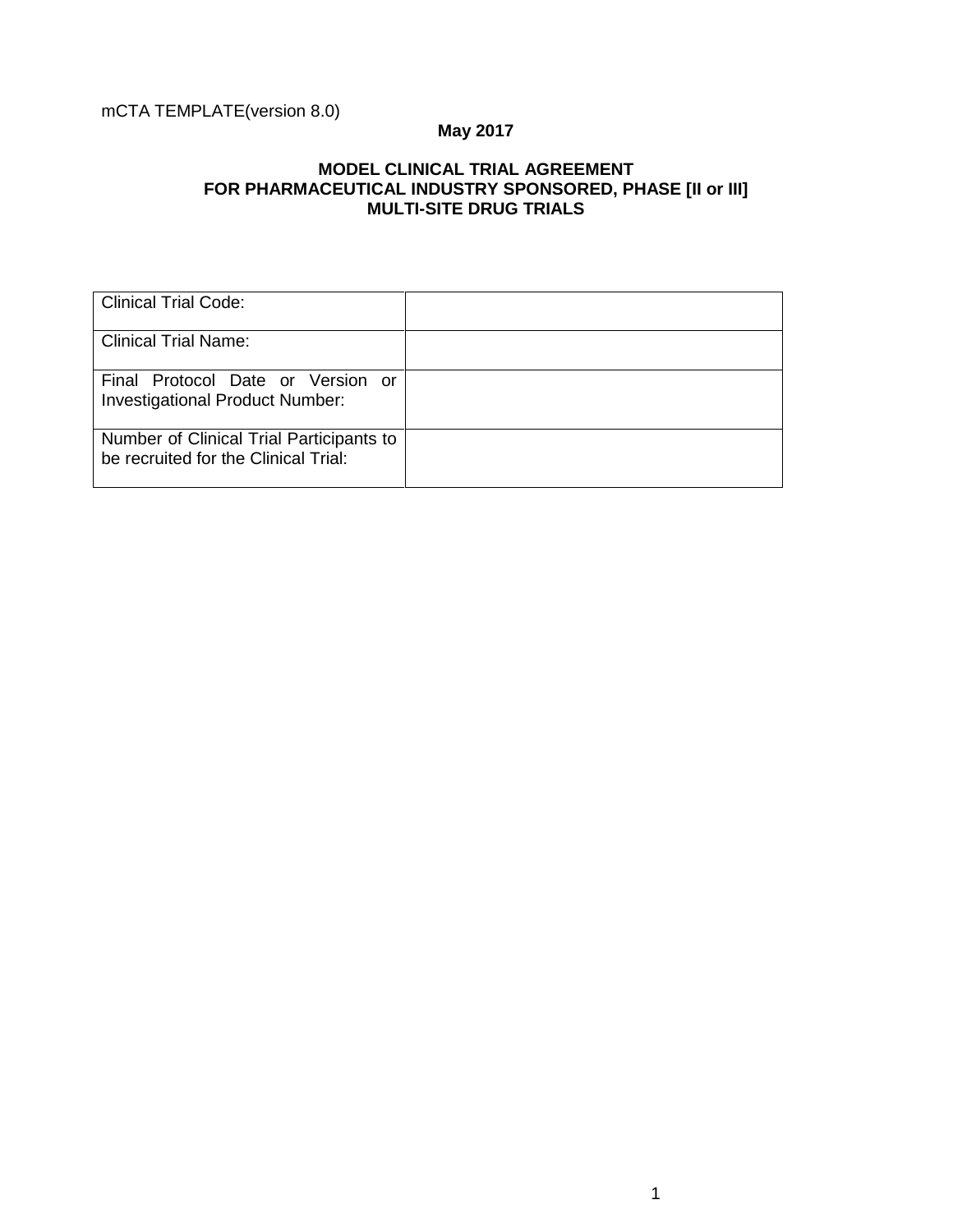This Clinical Trial Agreement is made as of this day of the state of the state of the state of the state of the state of the state of the state of the state of the state of the state of the state of the state of the state and among:

**[Insert Institution's name]**, having its principal place of business at **[Insert Institution's address]**

- And -

#### Dr. **[Insert Principal Investigator's name and address]**

- And -

#### *CHOOSE CONTRACTING PARTY and delete other reference (where CRO is party consider adding Sponsor Power of Attorney or similar Exhibit):*

**[Insert Sponsor's name]** having its principal place of business at **[Insert Sponsor's address]**

OR

**[Insert CRO's name]** having its principal place of business at **[insert CRO's address]**

(Each a "Party", and collectively the "Parties")

#### **BACKGROUND**

Institution is an organisation engaged in the diagnosis, treatment and prevention of disease and/or clinical research for the improvement of healthcare, and has the facilities and Study Personnel necessary to conduct the Clinical Trial.

Investigator has reviewed information regarding the Investigational Product and the Protocol for the Clinical Trial and wishes to conduct the Clinical Trial and to supervise the Study Personnel at the Clinical Trial Site.

Sponsor is a pharmaceutical company involved in the research, development, manufacture and sale of medicines for use in humans and wishes to contract with Institution and Investigator to undertake the Clinical Trial.

[*delete if not applicable:* CRO is a clinical research organization engaged by Sponsor to provide it with research support services].

**NOW THEREFORE, FOR VALUE RECEIVED**, the Parties agree as follows:

#### **1. DEFINITIONS**

In this Agreement, the following capitalized words and phrases have the following meanings:

- 1.1 "**Agreement**" means this clinical trial agreement, including the attached appendices, as amended or restated from time to time;
- 1.2 "**Applicable Law**" means all of the statutes, regulations, rules and guidelines, including the *Food and Drugs Act* (Canada), the *Food and Drug Regulations*, Regulatory Authority rules and guidelines, ICH GCP, and federal and provincial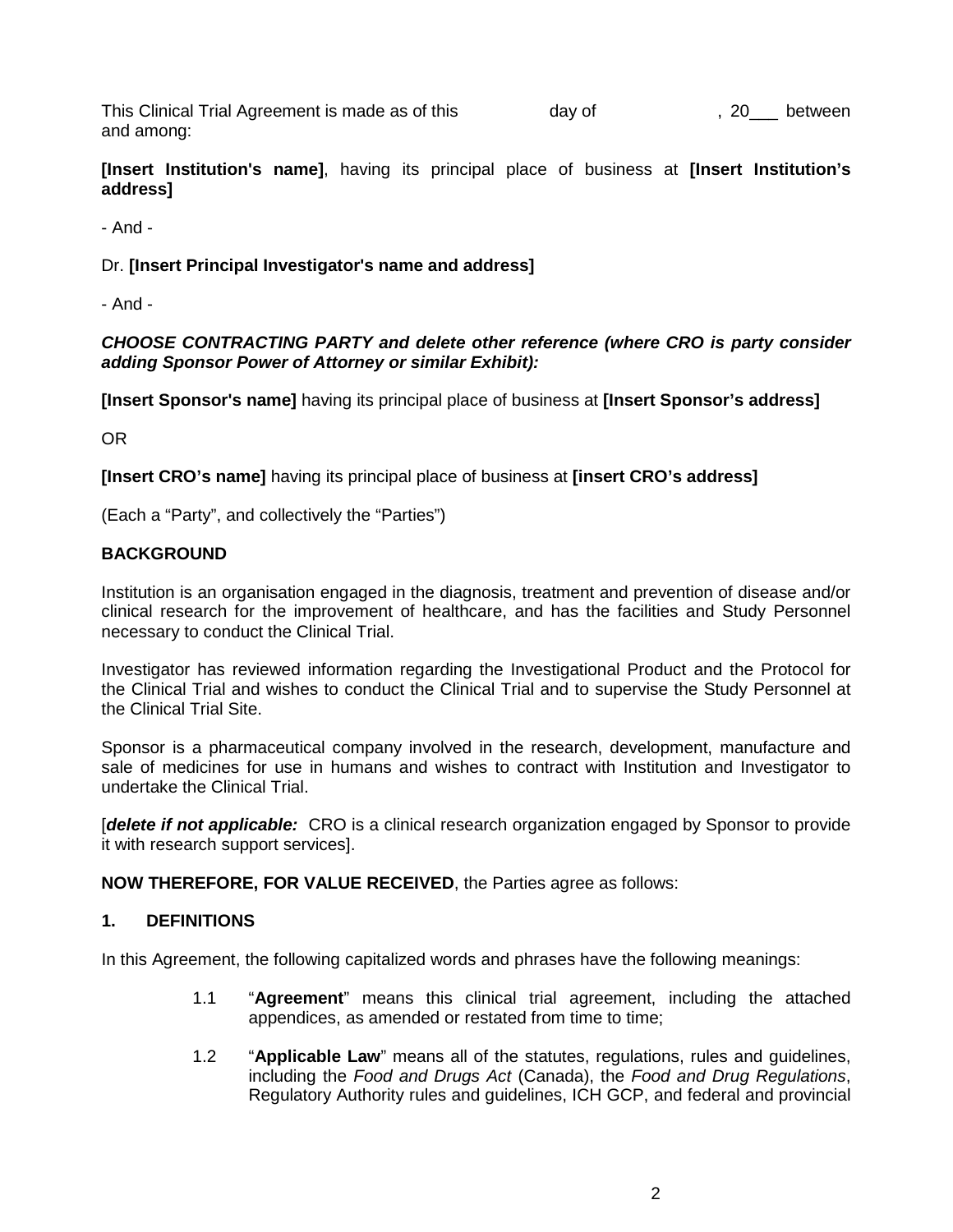privacy and data protection laws, that apply to the conduct of the Clinical Trial, all as amended or restated from time to time;

- 1.3 "**Auditor/Monitor**" means a representative of **[choose Sponsor or CRO to match contracting party]** authorised to carry out a systematic review and independent examination of Clinical Trial-related activities and Clinical Trial Documentation to determine whether the Clinical Trial-related activities, including the collection and recording of Clinical Trial Data, were conducted, analysed and accurately reported in accordance with the Protocol, and the applicable regulatory requirements, and to conduct source data verification;
- 1.4 "**Clinical Trial**" means the investigation to be conducted at the Trial Site by Investigator in accordance with the Protocol and this Agreement;
- 1.5 "**Clinical Trial Data**" means data, results, information, discoveries, inventions, processes and methods (whether patentable or not) resulting from or developed by Investigator or Study Personnel in the performance of the Clinical Trial, but excludes all Personal Information and medical records;
- 1.6 "**Clinical Trial Documentation**" means all records, accounts, notes, reports, data, ethics communications (submission, approval and progress reports) collected, generated or used in connection with the Clinical Trial that are not Clinical Trial Data, whether in written, electronic, optical or other form, including all recorded original observations and notations of clinical activities such as case report forms ("CRFs") or electronic case report forms ("e-CRFs"), the Protocol, Investigator's Brochure, and all other reports and records necessary for the evaluation and reconstruction of the Clinical Trial, but excludes source documents and records of Personal Information and medical records, which shall remain the confidential and proprietary property of Institution;
- 1.7 "**Clinical Trial Name**" means the acronym or short title found on the cover page of this Agreement;
- 1.8 "**Clinical Trial Participant**" means an individual who is eligible and who has consented or, where applicable, whose legal representative has consented on behalf of the Clinical Trial Participant, to participate in the Clinical Trial;
- 1.9 "**Confidential Information**" means the confidential and proprietary information of Sponsor and includes: (i) all information disclosed by or on behalf of Sponsor concerning the Clinical Trial to Institution, Investigator or Study Personnel, all pre-existing Intellectual Property of Sponsor, all Sponsor Intellectual Property; and (ii) Clinical Trial enrollment information, information pertaining to the status of the Clinical Trial, communications to and from a Regulatory Authority, and information relating to the regulatory status of the Investigational Product. Confidential Information shall not include information that: (a) can be shown by documentation to have been public knowledge prior to or after disclosure by or on behalf of Sponsor, other than through wrongful acts or omissions attributable to Institution, Investigator or Study Personnel; (b) can be shown by documentation to have been in the possession of Institution, Investigator or Study Personnel prior to disclosure by or on behalf of Sponsor, from sources other than Sponsor without restriction as to use or confidentiality; (c) can be shown by documentation to have been independently developed by Institution,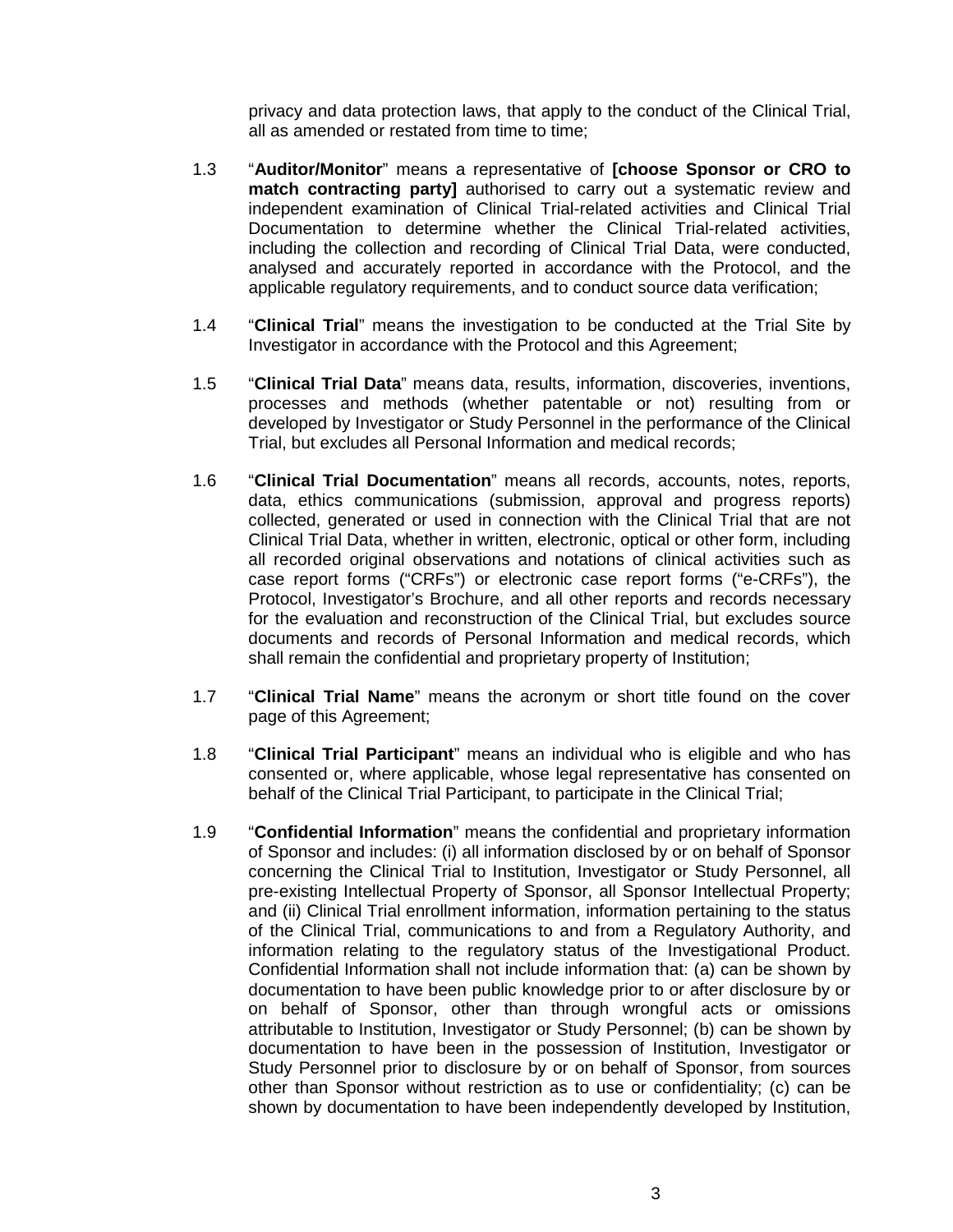Investigator or any Study Personnel without reference to the Confidential Information; or (d) can be shown by documentation to have been received from a third party that did not have an obligation of confidentiality to Sponsor [*include if applicable:* or CRO];

- 1.10 [*include if applicable:* "**CRO**" means **[insert name]**, which has been retained by Sponsor to provide research support to Sponsor];
- 1.11 "**Effective Date**" means the date of this Agreement, as set out on the first page;
- 1.12 "**ICH GCP**" means International Conference on Harmonisation-Good Clinical Practice, as amended or restated from time to time;
- 1.13 "**including**" means including without limitation;
- 1.14 "**Inspector**" means a person, acting on behalf of a Regulatory Authority, who conducts an official review of the Clinical Trial Documentation, facilities, and any other resources or records related to the Clinical Trial and located at the Clinical Trial Site that the Regulatory Authority deems appropriate;
- 1.15 "**Institution**" means **[insert name]**;
- 1.16 "**Investigator**" means **[insert name]**, the person primarily responsible for the conduct of the Clinical Trial at the Clinical Trial Site and the supervision of the Study Personnel;
- 1.17 "**Investigator's Brochure**" means a document containing the nonclinical and clinical data on the Investigational Product that are described in section C.05.005(e) of the *Food and Drug Regulations* (Canada);
- 1.18 "**Intellectual Property**" means patents, trademarks, trade names, trade secrets, service marks, domain names, copyrights, rights in and to databases (including rights to prevent the extraction or reutilization of information from a database), design rights, topography rights and all rights or forms of protection of a similar nature or having equivalent or the similar effect to any of them, which may subsist anywhere in the world, whether or not any of them are registered, including applications for registration of any of them, and includes all and any technical and other information which is not in the public domain (other than as a result of a breach of confidence), including information comprising or relating to concepts, discoveries, data, designs, formulae, ideas, inventions, methods, models, procedures, materials, substances, designs for experiments and tests and results of experimentation and testing, processes, specifications and techniques, laboratory records, clinical data, manufacturing data and information contained in submissions to regulatory authorities, whether or not protected by intellectual property rights or any applications for such rights;
- 1.19 "**Investigational Product**" means the drug and the control material as defined in the Protocol;
- 1.20 "**Master File**" means the file maintained by Investigator containing the documentation specified in ICH GCP;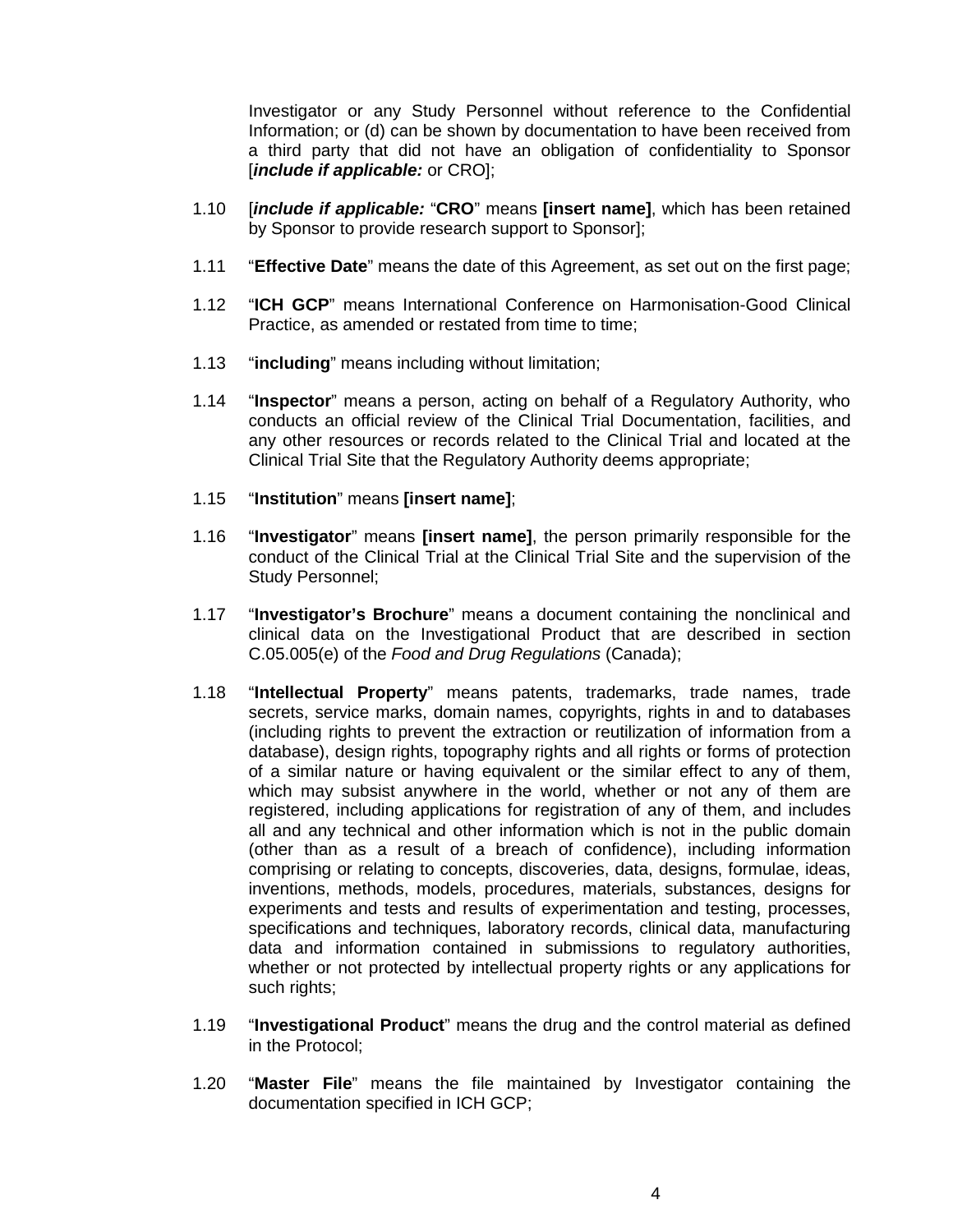- 1.21 "**Materials**" means any equipment, software, materials, documents, data, information (including Clinical Trial Data, Clinical Trial Documentation, Investigator's Brochure and the Protocol, but excludes Investigational Product and biological materials) supplied by, or on behalf of, or purchased at the expense of, **[choose Sponsor or CRO to match contracting party**] in connection with the Clinical Trial;
- 1.22 "**Personal Information**" means any information that is directly or indirectly referable to an individual and protected by Applicable Law;
- 1.23 "**Protocol**" means the document describing the Clinical Trial (a copy of which is available by separate cover and is signed by Investigator and approved by the REB), and any amendments thereto to which the Parties may from time to time agree in writing and which are approved by the REB and applicable Regulatory Authority;
- 1.24 "**Publication**" means a publication, abstract or presentation, whether written, electronic, oral or audio-visual, related to the Clinical Trial;
- 1.25 "**Regulatory Authority**" means any national, supranational or other governmental or regulatory body that has power to regulate the conduct of the Clinical Trial at the Clinical Trial Site;
- 1.26 "**REB**" means an independent, institutional, regional, national or supranational research ethics board or committee authorized by Institution as the research ethics board of record for the Clinical Trial, the responsibility of which is to protect the rights, safety and well-being of Clinical Trial Participants in the Clinical Trial, including reviewing and approving the Protocol and any amendments thereto, the suitability of Investigator, the Clinical Trial Site, Clinical Trial Participant recruitment materials and informed consent forms;
- 1.27 "**Retention Period**" means 25 years following the expiry of the Term or the earlier termination of this Agreement;
- 1.28 "**Sponsor**" means **[insert name]**, which is responsible for the initiation, management and financing of the Clinical Trial;
- 1.29 "**Sponsor Intellectual Property**" means all Intellectual Property arising from and relating to the Clinical Trial, including the Clinical Trial Data and Clinical Trial Documentation, the Investigational Product (including its formulation and use alone or in combination with other drugs), the Protocol and Investigator's Brochure, but excludes: (i) any clinical procedures or other processes or procedures relating in general to the conduct of clinical trials and any improvements thereto that are the procedures of Institution; (ii) copyright in Publications made by Institution or Investigator; and (iii) patient medical records.
- 1.30 "**Study Personnel**" includes any researchers, scientists, technicians and other individuals employed by Institution, or any sub-investigators, agents, consultants or affiliates of Institution, engaged in any aspect of the Clinical Trial, but excludes Investigator;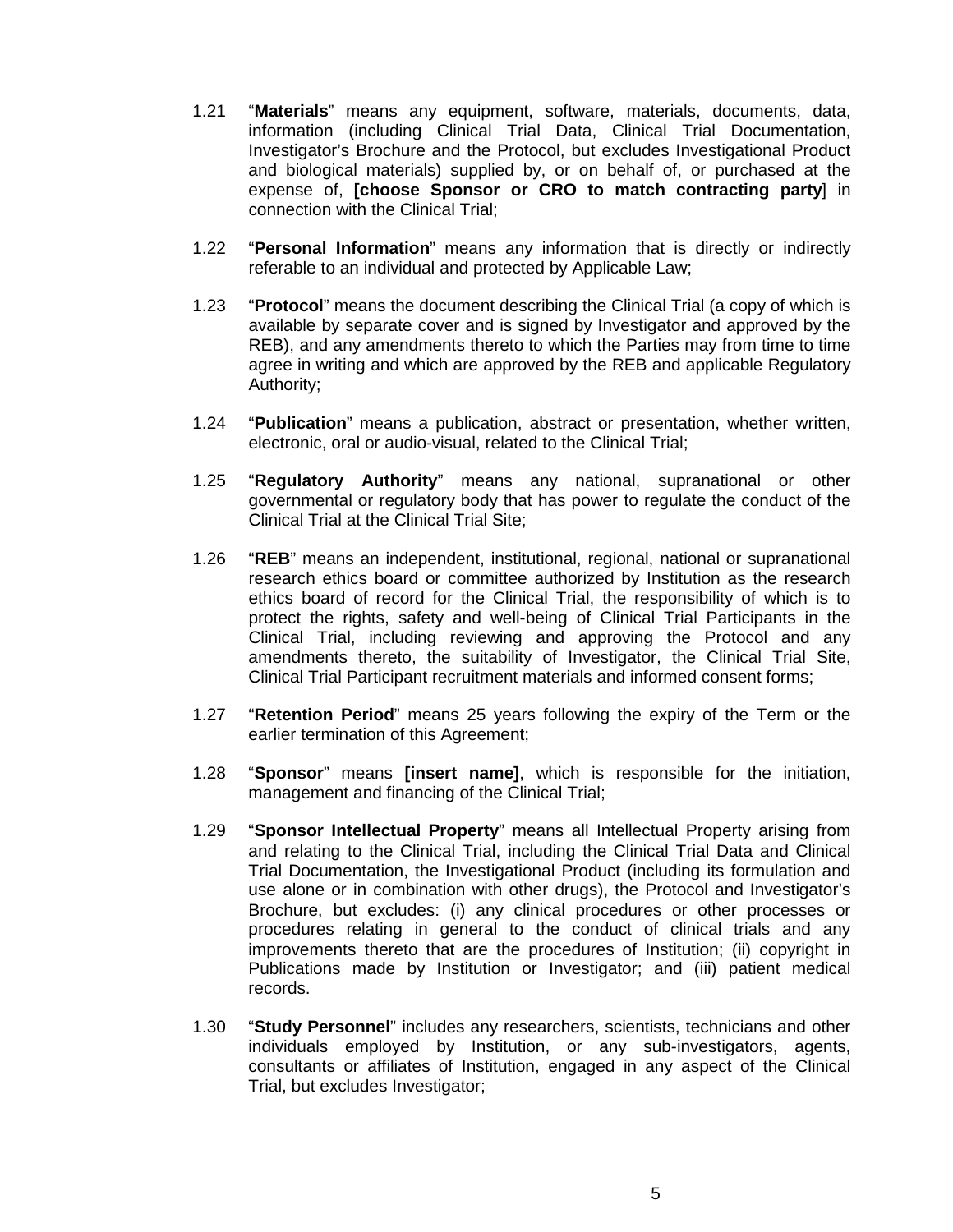- 1.31 "**Term**" has the meaning given to it in Subsection [12.1;](#page-17-0)
- 1.32 "**Timelines**" means the dates set out in Appendix II, as may be amended or restated from time to time in accordance with Subsection [16.1,](#page-20-0) and Timeline shall mean any one of such dates; and
- 1.33 "**Trial Site(s)**" means any premises, approved by the Parties, in which the Clinical Trial will be conducted.

#### **2. INVESTIGATOR AND INSTITUTION**

- 2.1 Investigator represents and warrants that Investigator holds the necessary qualifications and has the necessary expertise, time and resources to conduct the Clinical Trial, and that the terms of this Agreement are not inconsistent with any other contractual or legal obligations that Investigator may have, or with Institution's policies or procedures, or the policies and procedures of any institution or company with which Investigator is associated. Investigator shall during the Term: (i) remain a member in good standing of the applicable College of Physicians and Surgeons (without any terms, limitations or conditions); (ii) remain a member of the Canadian Medical Protective Association, or have equivalent professional liability insurance coverage; and (iii) promptly notify the other Parties in writing if such status changes during the Term.
- 2.2 Investigator shall oversee the performance of the obligations of the Study Personnel as set out in this Agreement.
- 2.3 Each of Institution and Investigator represents and warrants that it, he or she is not currently using, and shall not knowingly use, the services of any individual in connection with the conduct of the Clinical Trial, including Investigator, who is debarred, proposed for debarment, otherwise disqualified or suspended from performing a clinical study, or otherwise subject to any restrictions or sanctions by any Regulatory Authority or research ethics board with respect to the performance of scientific or clinical investigations. Institution and Investigator, as applicable, shall notify **[choose Sponsor or CRO to match contracting party**] upon becoming aware of any such debarment, proposal for such debarment, disqualification or suspension during the Term and for three years thereafter.
- 2.4 Each of Institution and Investigator makes no representations or warranties regarding the Clinical Trial results or Clinical Trial Intellectual Property, including any representations or warranties regarding any merchantability of the Clinical Trial results or Clinical Trial Intellectual Property or fitness of the Clinical Trial results or Clinical Trial Intellectual Property for any particular purpose.
- 2.5 The compensation paid under this Agreement shall be fair market value for the services provided under this Agreement, and no payments shall be provided for the purpose of inducing a Party (including anyone in or under that Party's employment, direction or control) to purchase or prescribe any drugs, devices or products. In addition, Institution and Investigator shall not (i) bill any patient, insurer or governmental agency for any items, visits, services or expenses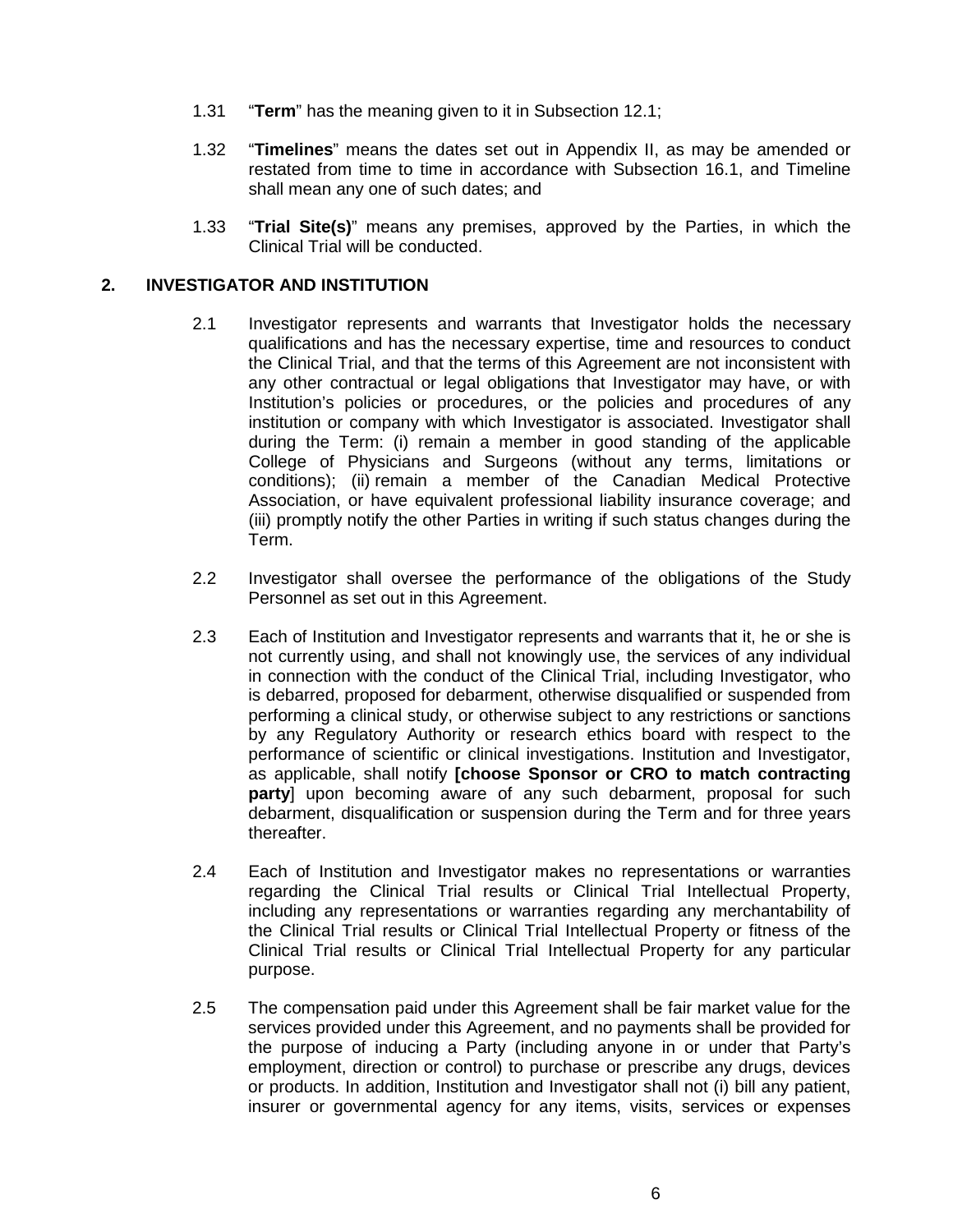provided or paid for under this Agreement, or (ii) provide any money or item of value to any government official or representative to improperly influence government actions in respect of the Clinical Trial. If at any time during the Term or during the two years thereafter, Investigator is a member of a committee that sets formularies or develops clinical guidelines, Investigator shall disclose to the committee the nature and existence of his or her relationship with **[choose Sponsor or CRO to match contracting party**]. Institution and Investigator shall obligate any Study Personnel to do the same.

2.6 Institution and Investigator expressly consent, and agree to obtain express consent from any Study Personnel, to authorize the collection, processing, and transfer of such individual's personal data to countries other than that individual's own country, even though data protection may not exist or be as developed there, for the following purposes: (i) the conduct and interpretation of the Clinical Trial; (ii) review by governmental or regulatory authorities; (iii) satisfying legal or regulatory requirements; (iv) publication on www.clinicaltrials.gov and websites and databases that serve a comparable purpose; and (v) storage in databases for use in selecting sites in future clinical trials.

#### **3. CLINICAL TRIAL GOVERNANCE**

- 3.1 Institution acknowledges that it has been selected for the purpose of this Agreement because of its resources. Investigator acknowledges that Investigator has been selected to conduct the Clinical Trial because of his or her experience, expertise and access to resources. Institution and Investigator each acknowledge that they have not been selected by **[choose Sponsor or CRO to match contracting party**], in any way, as an inducement to, or in return for, past, present or future prescribing, purchasing, recommending, using, obtaining preferential formulary status for, or dispensing any of, Sponsor's products.
- <span id="page-6-0"></span>3.2 In accordance with Applicable Law, **[choose Sponsor or CRO to match contracting party**] shall:
	- a. promptly notify Investigator, Institution, and the Regulatory Authority of any information that could affect adversely the safety of Clinical Trial Participants, impact the conduct of the Clinical Trial, or alter the REB's approval of the Clinical Trial; and
	- b. expedite reporting to Investigator, Institution, the data safety monitoring board (if applicable) and the Regulatory Authority of all adverse drug reactions that are both serious and unexpected in accordance with the Regulatory Authority's requirements.
- <span id="page-6-1"></span>3.3 If Institution or Investigator has concerns about information provided by **[choose Sponsor or CRO to match contracting party]** under Subsection [3.2,](#page-6-0) Institution or Investigator shall contact Sponsor. If Sponsor does not make a report under Subsection [3.2](#page-6-0) after receiving Institution's or Investigator's concerns as set out in this Subsection [3.3,](#page-6-1) Institution or Investigator (or both of them together) may make such a report, provided that Institution or Investigator provide a copy to Sponsor at least two business days before making the report.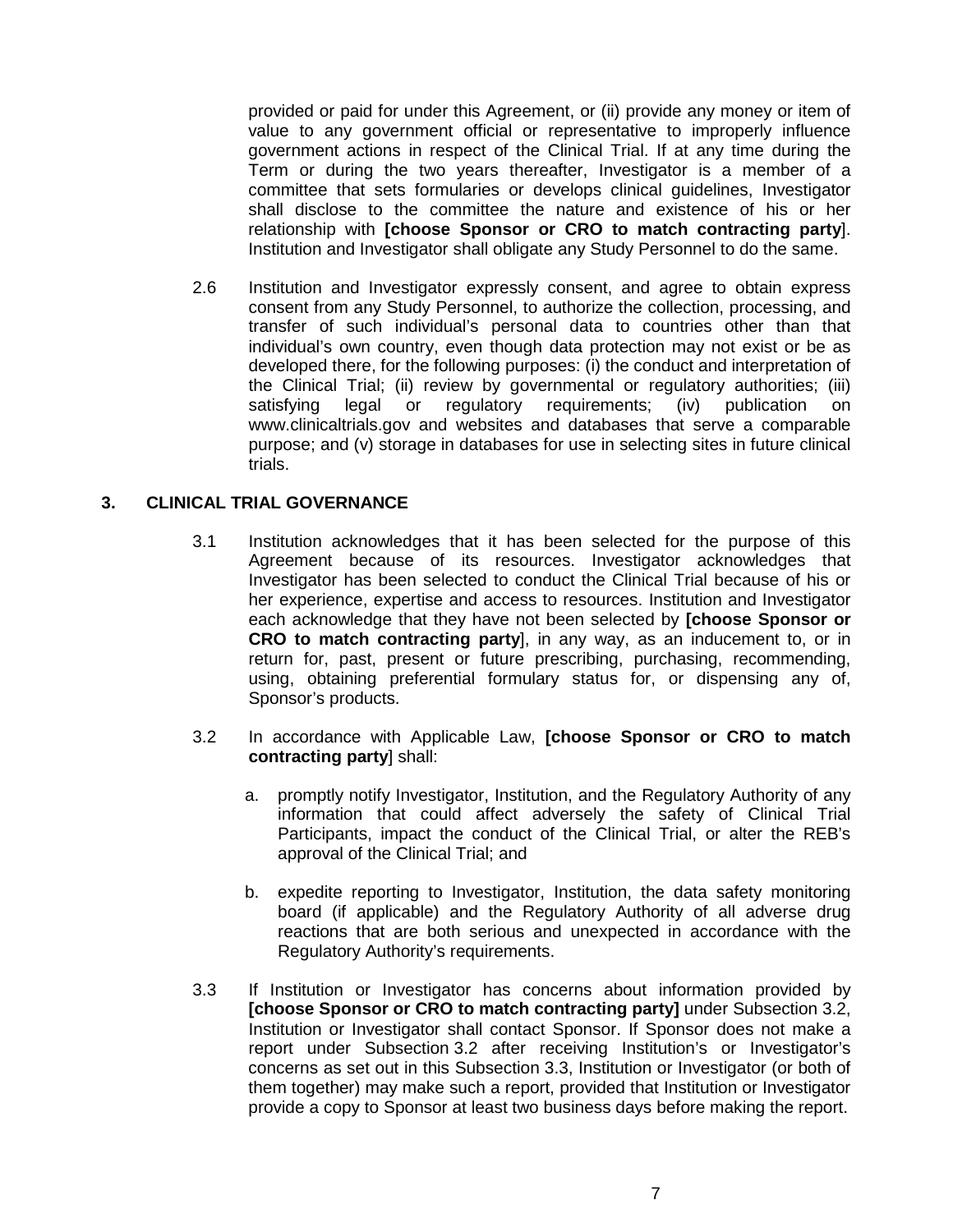- 3.4 The Parties shall promptly meet to resolve any conflict between this Agreement and the Protocol; and if the conflict involves:
	- a. the administration or use of the Investigational Product, the rebuttable presumption shall be that the Protocol prevails; or
	- b. any other matter, the rebuttable presumption shall be that the Agreement prevails.

#### **4. OBLIGATIONS OF THE PARTIES**

- 4.1 Institution and Investigator shall be responsible for the Study Personnel's compliance with the terms of this Agreement. Each of Institution and Investigator shall be liable for the negligent acts and omissions of the Study Personnel under that Party's employment, direction or control.
- <span id="page-7-0"></span>4.2 The Parties shall conduct the Clinical Trial in accordance with:
	- a. the Protocol and the Clinical Trial Participant informed consent form, as approved by the REB;
	- b. Investigator's Brochure and other prescribing information provided by **[choose Sponsor or CRO to match contracting party**];
	- c. Clinical Trial manuals, if any, as each may be amended;
	- d. any terms and conditions imposed by the REB;
	- e. any terms and conditions imposed by the Regulatory Authority;
	- f. Applicable Law;
	- g. the terms and conditions of this Agreement; and
	- h. any other written instructions that may be provided from time to time to Institution and Investigator by **[choose Sponsor or CRO to match contracting party]** acting reasonably that are not inconsistent with the matters described in Subsections [4.2\(](#page-7-0)a) through (g).
- 4.3 If Institution is in receipt of any funding from one of the Canadian Institutes of Health Research, the Natural Sciences and Engineering Research Council of Canada and the Social Science and Humanities Research Council of Canada, the applicable Tri-Council Policy Statement, "Ethical Conduct for Research Involving Humans" shall apply to the conduct of the Clinical Trial at Institution.
- 4.4 To the extent required for urgent medically necessary variations to the Protocol, Investigator may diverge from the Protocol to the extent required to address the medically necessary variation, and Investigator shall promptly record any such divergence in the source document, promptly report the variation to the other Parties and, as necessary to the REB, and any such variation shall not constitute a failure to follow the Protocol or, more generally, a breach of this Agreement.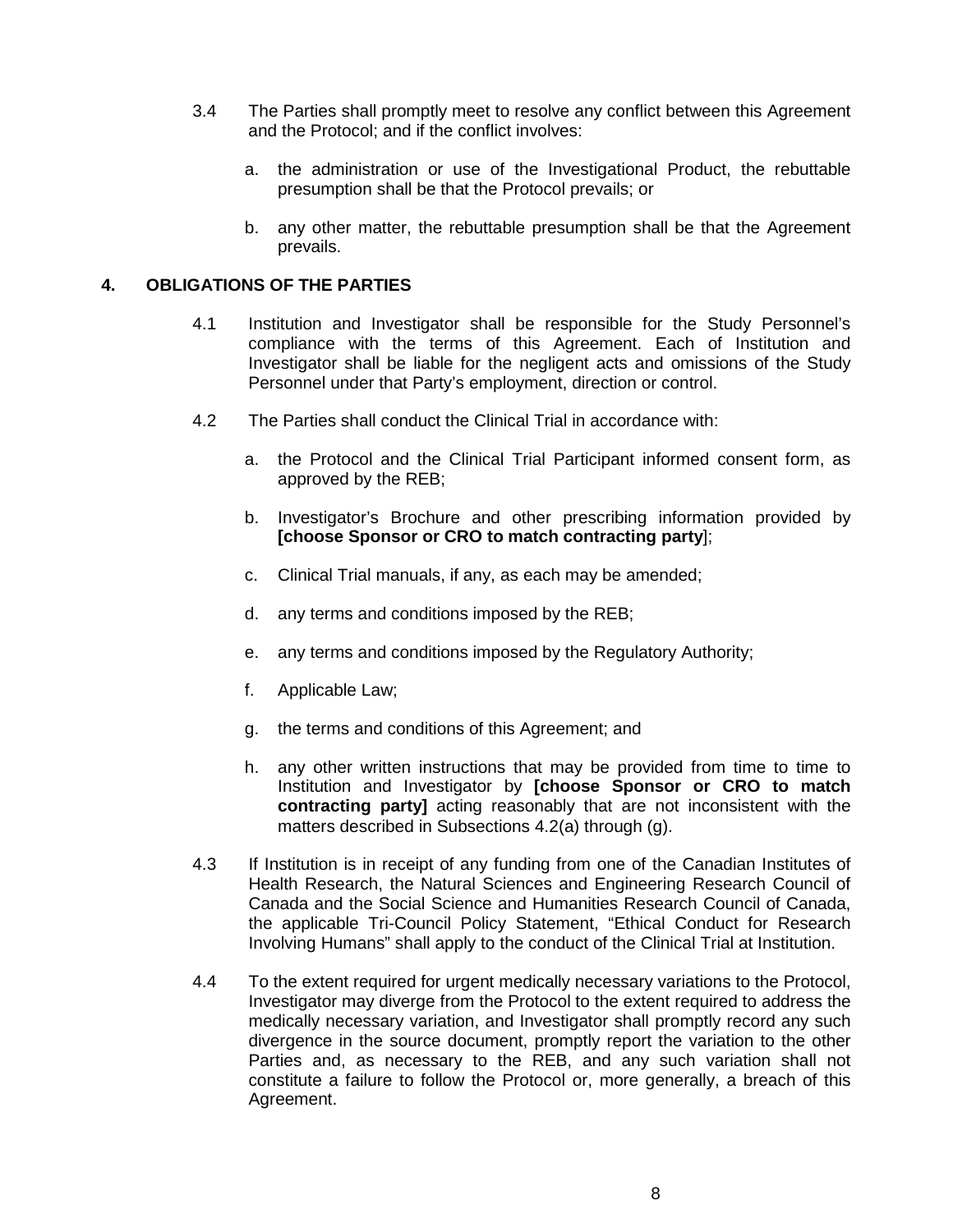- 4.5 Until **[choose Sponsor or CRO to match contracting party**] has obtained all required documentation from the Regulatory Authority and the Clinical Trial has received REB approval, it shall not supply the Investigational Product to Institution or Investigator. Investigator shall ensure that neither administration of the Investigational Product to any Clinical Trial Participant nor any other clinical intervention mandated by the Protocol takes place in relation to any Clinical Trial Participant until all relevant regulatory approvals and an approval from the REB have been obtained, as well as **[choose Sponsor or CRO to match contracting party]**'s written confirmation of the start date for the Clinical Trial at the Clinical Trial Site.
- 4.6 **[choose Sponsor or CRO to match contracting party**] shall make available to Investigator copies of the relevant documents, such as the Protocol, Investigator's Brochure, product monograph and study manuals, and Investigator shall include such documents together with evidence of the REB approval in the Master File.
- 4.7 Investigator shall complete a financial disclosure form in a format provided by **[choose Sponsor or CRO to match contracting party]** and ensure that each Study Personnel to whom financial disclosure applies, completes the form. During the Term and for one year thereafter, Investigator shall promptly notify **[choose Sponsor or CRO to match contracting party]** of any material change in the information disclosed on a previous form.
- 4.8 **[choose Sponsor or CRO to match contracting party**] shall provide Institution and Investigator, as applicable and in accordance with the Protocol, with the Investigational Product free of charge and in quantities sufficient to complete the Clinical Trial, together with guidelines and descriptions for the safe and proper use, storage and disposal of the Investigational Product. Sponsor represents and warrants to Institution and Investigator that all Investigational Products shall be manufactured, and provided in full compliance with Applicable Law. If the Investigational Product is to be imported, Sponsor shall not list Institution or Investigator as an importer.
- 4.9 Investigator shall keep the Investigational Product in a locked, secured area at all times, within the conditions required in the Protocol, and maintain complete, up-to-date records showing receipt of shipments, administration or dispensing, and returns of the Investigational Product as required by the Protocol and Applicable Law.
- 4.10 Neither Institution nor Investigator shall permit the Investigational Product to be used for any purpose other than the conduct of the Clinical Trial and upon expiry or termination of this Agreement, all unused Investigational Product shall, at **[choose Sponsor or CRO to match contracting party]'s** option and expense, either be returned to **[choose Sponsor or CRO to match contracting party]** or disposed of in accordance with the Protocol or **[choose Sponsor or CRO to match contracting party]'s reasonable written** instructions.
- 4.11 Investigator shall use reasonable efforts to recruit the number of Clinical Trial Participants set out on the cover page of this Agreement. The Parties acknowledge and agree that the Clinical Trial will involve the participation of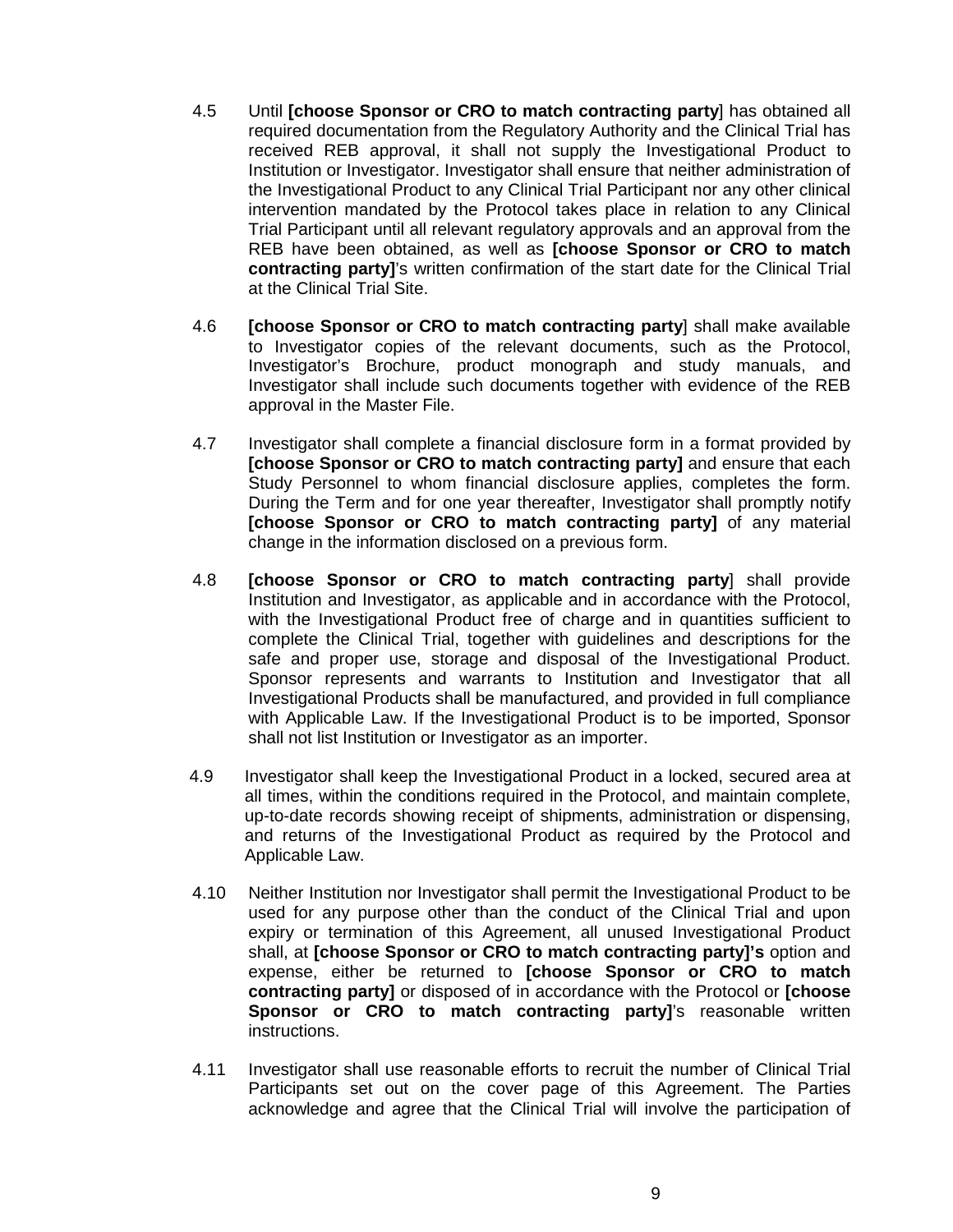multiple sites and recruitment will be competitive, and Institution and Investigator acknowledge and agree that, when the enrolment goal for the Clinical Trial as a whole is reached, enrolment will be closed at all sites, including the Clinical Trial Site, regardless of whether Institution and Investigator has reached its, his or her individual enrolment goal.

- <span id="page-9-0"></span>4.12 Institution and Investigator shall permit the Auditor/Monitor or Inspector access to all relevant Clinical Trial Data of the Clinical Trial Participants for monitoring and source data verification during normal business hours, on reasonable notice. Investigator and Study Personnel, as needed, shall make themselves available to the Auditor/Monitor or Inspector. The monitoring or verification conducted by Auditor/Monitor under this Subsection [4.12](#page-9-0) may take any form **[choose Sponsor or CRO to match contracting party]** reasonably deems appropriate, including an inspection of the Clinical Trial Site and examination of any procedures, records or data relating to the Clinical Trial, provided that nothing entitles the Auditor/Monitor to copy any records of Personal Information compiled by or for Institution or Investigator or to exempt the Auditor/Monitor from reasonable processes that the Clinical Trial Site has in place requiring the Auditor/Monitor to sign a confidentiality statement. **[choose Sponsor or CRO to match contracting party]** shall alert Institution and Investigator promptly to significant issues, in the opinion of **[choose Sponsor or CRO to match contracting party]**, arising out of such monitoring or verification. Investigator and Institution shall take appropriate measures reasonably required by **[choose Sponsor or CRO to match contracting party]** to take corrective actions without delay in order to rectify or address all problems found during the monitoring or verification.
- 4.13 Institution shall have written procedures for investigating any research misconduct at the Clinical Trial Site. If **[choose Sponsor or CRO to match contracting party]** reasonably believes there has been any research misconduct in relation to the Clinical Trial, **[choose Sponsor or CRO to match contracting party**] shall promptly notify Institution and request Institution's procedures for making a research misconduct complaint. Institution and Investigator shall provide reasonable assistance in a timely manner to any investigation into same in accordance with Institution's research misconduct procedure. If Institution or Investigator reasonably believes there has been any research misconduct in relation to the Clinical Trial, Institution or Investigator, as applicable, shall notify the Auditor/Monitor and **[choose Sponsor or CRO to match contracting party]** promptly. Institution shall provide **[choose Sponsor or CRO to match contracting party]** with a confidential report of the results of any research misconduct investigation it conducts in relation to the Clinical Trial.
- 4.14 To the extent permitted by Applicable Law, Institution and Investigator shall promptly inform **[choose Sponsor or CRO to match contracting party]** of any intended or actual inspection, written inquiry or visit to the Clinical Trial Site by any Regulatory Authority in connection with the Clinical Trial and forward promptly to **[choose Sponsor or CRO to match contracting party]** copies of any correspondence from any such Regulatory Authority relating to the Clinical Trial. Institution or Investigator shall use reasonable efforts to obtain the consent of the Regulatory Authority to have a representative of Sponsor present during any visit. If a representative of Sponsor is unable to be present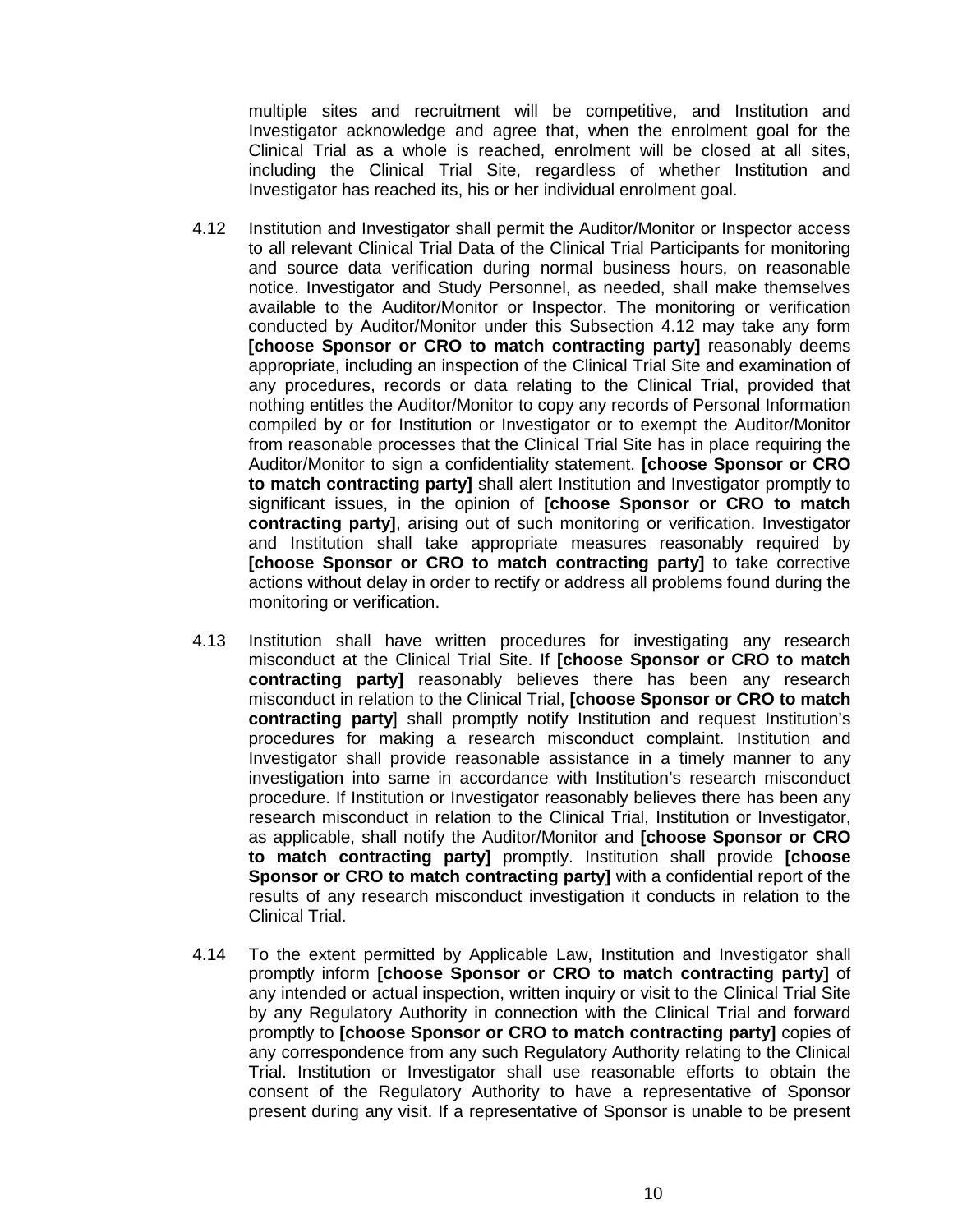during a visit, Institution and Investigator shall, to the extent permitted by Applicable Law, provide **[choose Sponsor or CRO to match contracting party]** with a detailed written report of the visit promptly following the visit.

- 4.15 Institution and Investigator shall keep complete and accurate records of the conduct of the Clinical Trial and all relevant Clinical Trial Data in accordance with generally accepted industry standards and practices and Applicable Law. At **[choose Sponsor or CRO to match contracting party]**'s expense, Institution and Investigator shall retain all such records for the Retention Period. At **[choose Sponsor or CRO to match contracting party**]'s request and expense, Institution or Investigator shall retain the required records after the expiry of the Retention Period. Institution shall use reasonable efforts to give **[choose Sponsor or CRO to match contracting party**] notice before destroying the Clinical Trial Documentation and Clinical Trial Data.
- 4.16 Institution and Investigator shall ensure that any clinical biological samples required to be tested during the course of the Clinical Trial are tested in accordance with the Protocol and at a laboratory approved by **[choose Sponsor or CRO to match contracting party]** and with the Clinical Trial Participant's informed consent. The Parties shall treat all clinical biological samples as Personal Information.
- 4.17 Investigator shall not, during the Term, conduct any other clinical trial using the same eligibility criteria which might hinder the recruitment of the required cohort of Clinical Trial Participants or otherwise hinder the performance of the Clinical Trial in accordance with the Protocol.
- 4.18 The Parties acknowledge that equipment provided by or on behalf of **[choose Sponsor or CRO to match contracting party]** to Institution shall be inspected and approved by **[choose Sponsor or CRO to match contracting party]**, either directly or through a third party, to ensure compliance with applicable laws, regulations, standards and guidelines as well as Institution's policies and procedures, and Institution shall facilitate access to its premises for this purpose.

#### **5. INDEMNIFICATION, INSURANCE, LIMITATION OF LIABILITY**

5.1 Sponsor shall indemnify, defend, and hold harmless Institution and its directors, officers, employees and agents, Investigator and the Study Personnel, (each the "Indemnitee" and collectively, the "Indemnitees") from and against any and all liabilities, damages, losses, claims and expenses, including court costs and reasonable legal fees ("Losses") resulting from or arising out of any third-party claims, actions or proceedings arising out of (i) personal injury to or death of any Clinical Trial Participant enrolled in the Clinical Trial, which injury or death is caused by (a) the Investigational Product used in accordance with the Protocol and this Agreement; or (b) the performance of any procedure required by the Protocol (that would not occur but for the participation in the Clinical Trial) or Sponsor's written instructions;(ii) Sponsor's [*include if applicable:* or CRO's] use or publication of Clinical Trial Data; or (iii) Sponsor's or Sponsor's employees', contractors' or agents' acts, omissions or negligence related to the Clinical Trial or Sponsor's obligations under this Agreement, in each case to the extent that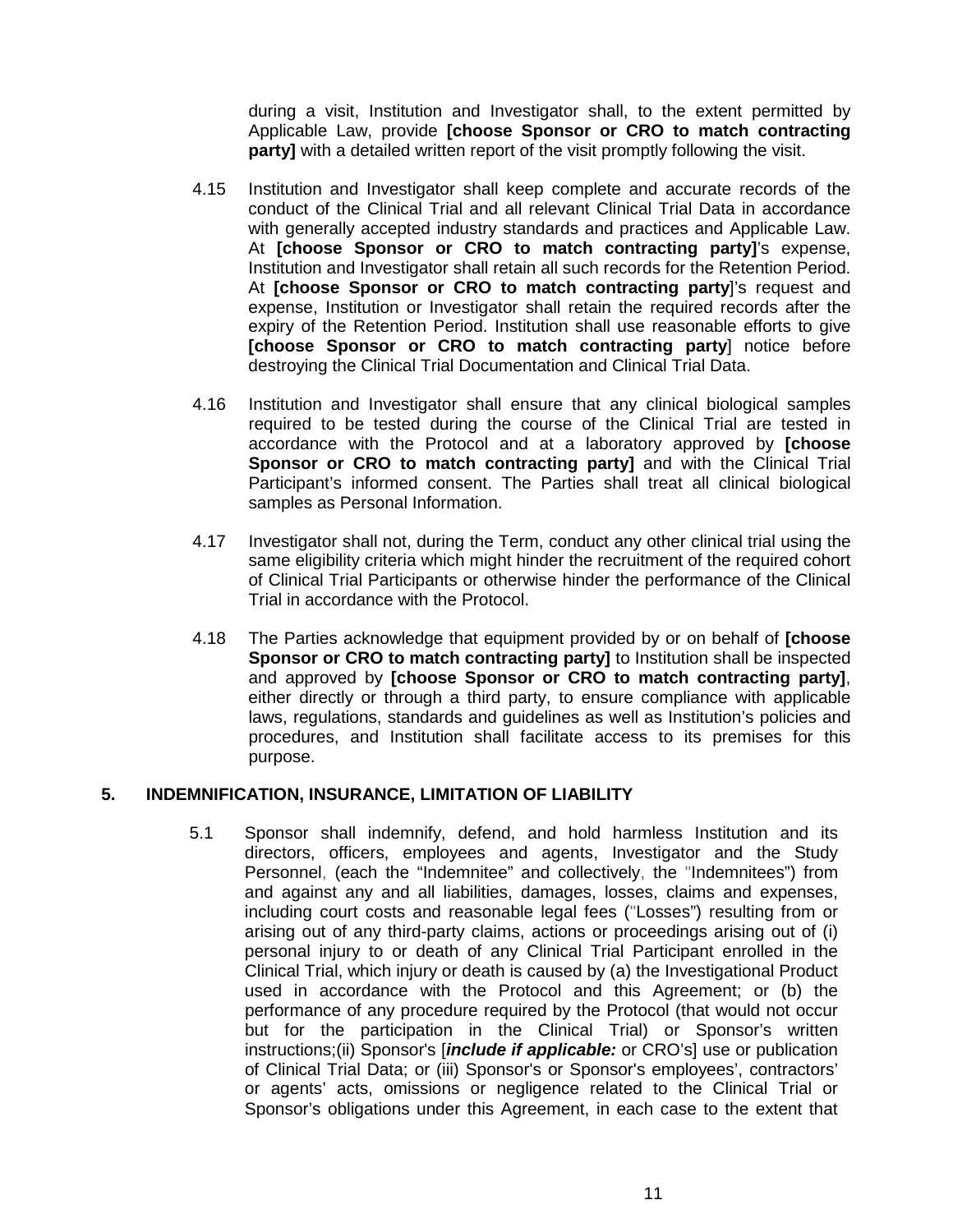such Losses do not arise out of any Indemnitee's: (A) failure to comply with this Agreement; or (B) negligence or willful misconduct.

Notwithstanding the above, medically necessary deviations from the Protocol for reasons of Clinical Trial Participant safety shall not nullify or minimize Sponsor's indemnification obligations, as long as such deviations are consistent with prevailing standards of medical care. The above indemnity shall apply separately to each Indemnitee in such manner and to the same extent as though a separate indemnity had been given to each.

- 5.2 An Indemnitee claiming a right of indemnification or defense under this Agreement shall provide Sponsor with prompt written notice of any such claim, including a copy thereof, served upon it, and shall cooperate with Sponsor and its legal representatives in the investigation of any matter regarding the subject of indemnification, at Sponsor's expense; provided, however, that failure by an Indemnitee to provide prompt notice shall not relieve Sponsor of its obligations hereunder except to the extent that Sponsor is prejudiced by such failure. Sponsor shall have the right to exercise sole control over the defense and settlement of any claim for which indemnification or defense is sought, including the sole right to select defense counsel and to direct the defense or settlement of any such claim; provided that Sponsor shall not enter into any non-monetary settlement or admit fault or liability on behalf of any Indemnitee without the prior written consent of such Indemnitee, which consent shall not be unreasonably withheld, conditioned or delayed. An Indemnitee shall have the right to select and to obtain representation by separate legal counsel at the Indemnitee's sole expense.
- 5.3 No Party shall be liable to any other Party in contract, tort (including negligence or breach of statutory duty) or otherwise howsoever arising or whatever the cause thereof, for any loss of profit, business, reputation, contracts, revenues or anticipated savings for any indirect or consequential damage of any nature.
- 5.4 Sponsor shall procure and maintain, or self-insure, at its sole expense, policies of general liability insurance in amounts of not less than \$.................[please insert amount] per occurrence, \$...................[please insert amount] in the aggregate. Such insurance shall include clinical trial liability, broad form contractual liability, completed operations and product liability coverage. The obligation to maintain the insurance shall survive the completion or termination of this Agreement. If any such insurance is on a claims made basis and that insurance is cancelled or non-renewed, it must contain at least a 24-month extended reporting period. The amount of insurance is not a limit on the indemnification obligations of Sponsor. Institution and Investigator shall maintain appropriate and sufficient liability protection in respect of their respective obligations to third parties under this Agreement. For Investigator, this may include membership in the Canadian Medical Protective Association, evidence of which shall be provided upon request. Each of Sponsor and Institution shall produce, upon request of the other, a copy of insurance certificates attesting to the insurance coverage described in this Subsection.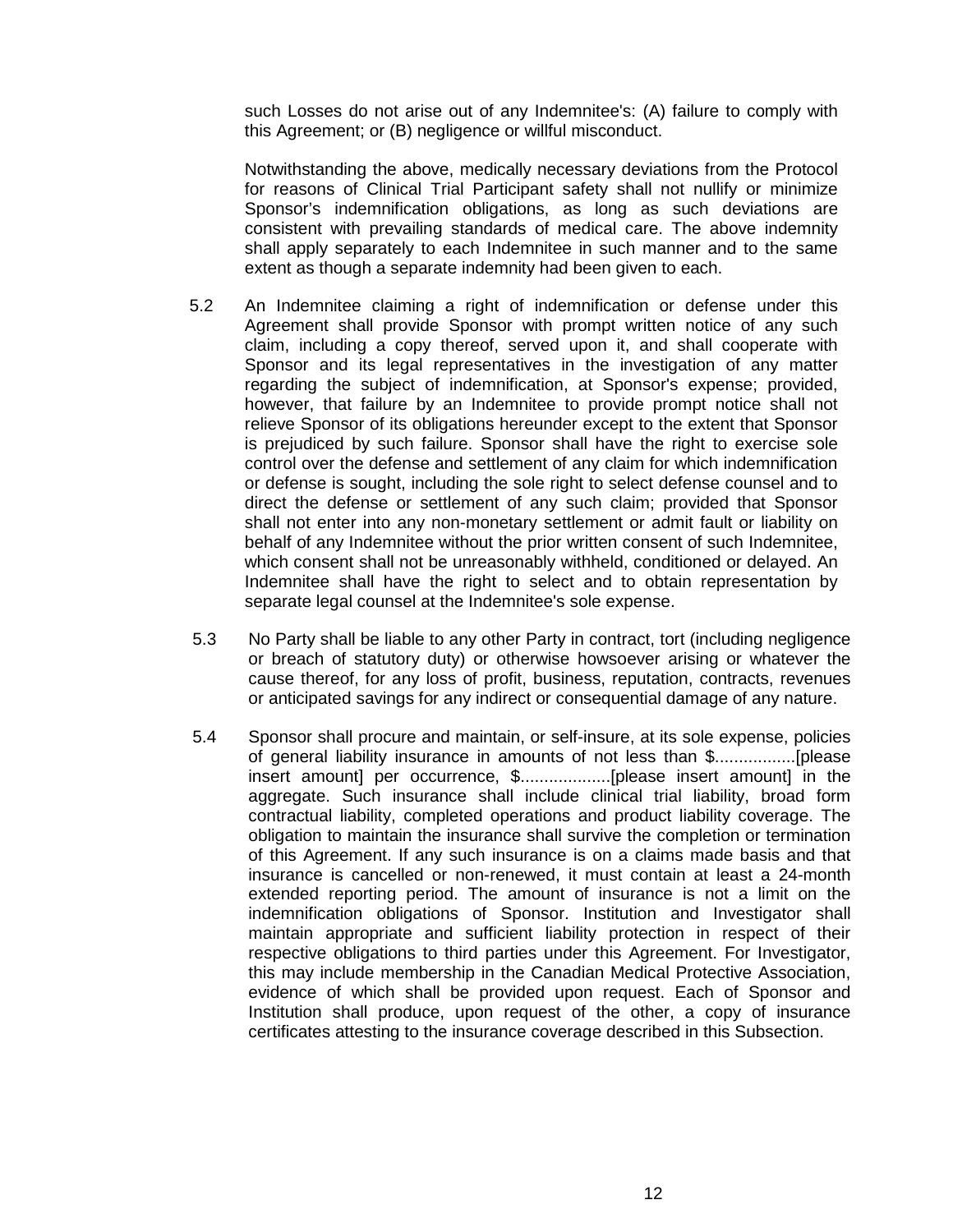## **6. CLINICAL TRIAL PARTICIPANT INJURY**

6.1 If a Clinical Trial Participant suffers an adverse reaction, illness, or injury that was caused by the Investigational Product or any procedure performed in accordance with the Protocol (one that would not have been performed but for the Clinical Trial Participant's participation in the Clinical Trial), or as the result of any actions taken at the written instruction of **[choose Sponsor or CRO to match contracting party]**, **[choose Sponsor or CRO to match contracting party]** shall pay for the reasonable and necessary costs of medical diagnosis and treatment of such illness or injury, except to the extent that such expenses are covered by government-sponsored insurance. Notwithstanding the foregoing, **[choose Sponsor or CRO to match contracting party]** shall not be liable for expenses that arise as a result of: (i) negligence or willful misconduct on the part of Investigator, Institution or Study Personnel; or (ii) the natural progression of an underlying or pre-existing condition, unless exacerbated by participation in the Clinical Trial.

## <span id="page-12-0"></span>**7. CONFIDENTIALITY AND DATA PROTECTION**

- 7.1 Each of Investigator and Institution shall not: (i) use Confidential Information for any purpose other than the performance of the Clinical Trial, aggregate and deidentified (as to Sponsor and Clinical Trial) metric reporting to third parties, and for internal training and quality assurance purposes; or (ii) disclose Confidential Information to any third party, except as permitted by this Section and Section 9 (Publication Rights), as required by Applicable Law or by a Regulatory Authority, or as authorized in writing by **[choose Sponsor or CRO to match contracting party]**, which authorization shall not be unreasonably withheld. To protect Confidential Information, Investigator and Institution shall: (i) limit dissemination of Confidential Information to only those Study Personnel and other personnel having a "need to know"; (ii) advise all Study Personnel and other personnel who receive Confidential Information of the confidential nature of such information; and (iii) protect Confidential Information from disclosure. Nothing herein shall limit the right of Institution and Investigator to disclose Clinical Trial Data as required during the informed consent process.
- 7.2 If Institution or Investigator receives notice from a third party seeking to compel disclosure of any Confidential Information, the notice recipient shall provide **[choose Sponsor or CRO to match contracting party]** with notice as promptly as possible so that Sponsor may seek a protective order or other appropriate remedy, unless prohibited by Applicable Law. If such protective order or other remedy is not obtained, the notice recipient shall furnish only that portion of the Confidential Information which is legally required to be disclosed, and shall request confidential treatment for the Confidential Information.
- 7.3 Upon expiry of this Agreement or upon any earlier written request by **[choose Sponsor or CRO to match contracting party]** at any time, Institution and Investigator shall return to **[choose Sponsor or CRO to match contracting party],** or destroy, at **[choose Sponsor or CRO to match contracting party]**'s option and expense, all Confidential Information other than as may be permitted by Section 9 (Publication Rights) or as required by Applicable Law, except that Institution and Investigator may retain one copy of such Confidential Information in a secure location for archival purposes and ongoing compliance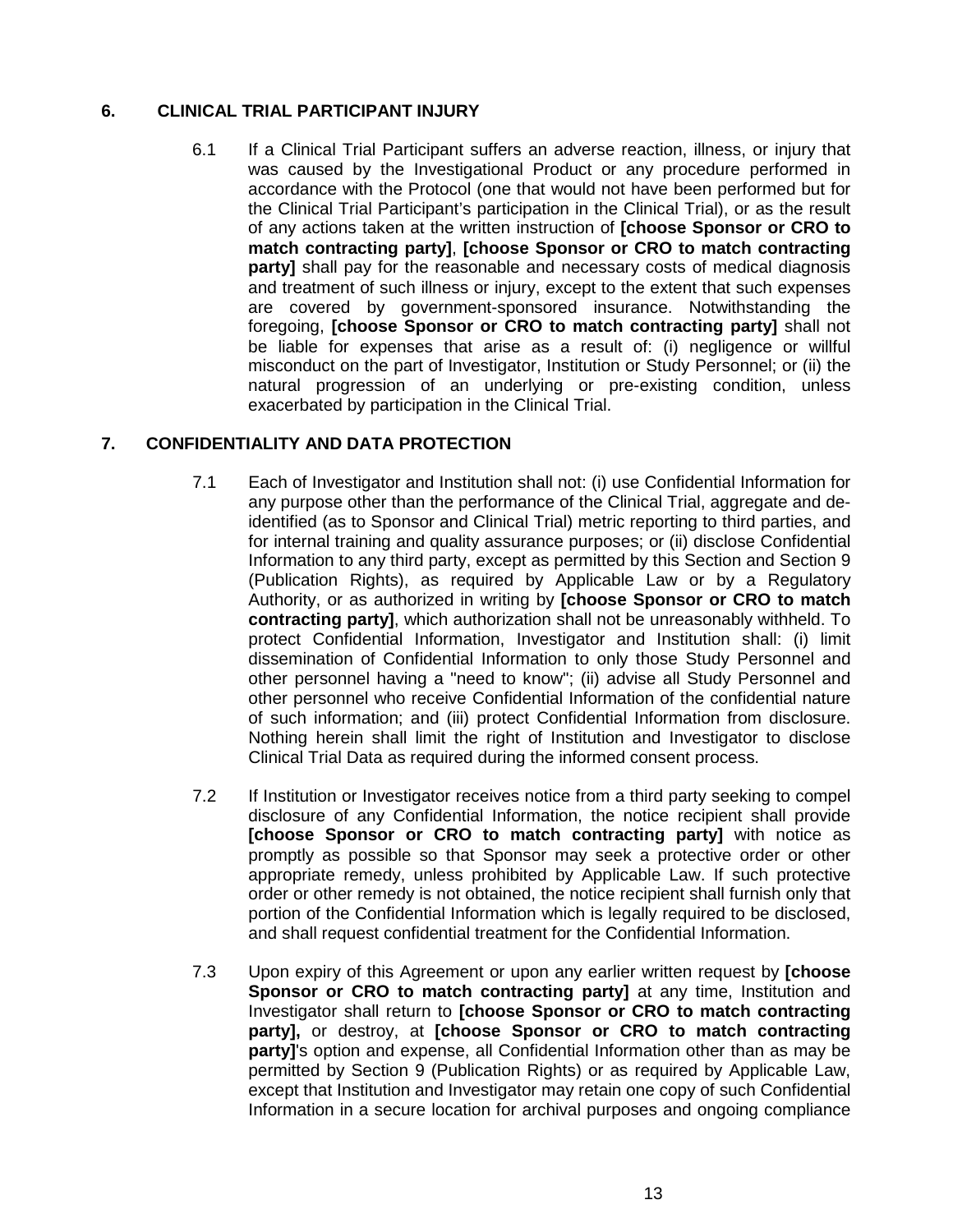under this Agreement, and thereafter make no use of Confidential Information whatsoever, other than to protect its rights and interests under this Agreement. Any Confidential Information retained in computer backups shall be maintained in accordance with this Agreement.

7.4 (i) Where applicable, Sponsor [*insert if applicable:* or CRO] may have access to Clinical Trial Participant Personal Information. This information is required to be protected under Canadian and provincial laws and Sponsor [*insert if applicable:* and CRO] shall treat all Clinical Trial Participant Personal Information it may come in contact with as confidential.

(ii) Sponsor [*insert if applicable*: and CRO] shall comply with the applicable requirements of both **[insert applicable province of Institution]** and Canadian privacy and data protection laws, including the **[insert applicable provincial personal health information law]** and the *Personal Information Protection and Electronic Documents Act* ("PIPEDA"), and shall limit the use, transfer or disclosure of Clinical Trial Participant Personal Information strictly for the purposes of the Clinical Trial and in compliance with the REB-approved informed consent document and Applicable Law.

(iii) Sponsor shall keep confidential and secure any Personal Information, regardless of format, obtained or accessed by Sponsor or any agent, contractor, third-party service provider or employee of Sponsor. Sponsor shall ensure appropriate administrative, technological and physical safeguards are put in place, using current industry best practices, to protect the Personal Information against risks such as unauthorized access, use, disclosure, copying, modification, disposal, loss or theft.

(iv) Sponsor confirms that, for those accessing Personal Information, it has a program of education for its employees, contractors and agents on privacy, confidentiality and security of information. Sponsor shall ensure that its employees, contractors and agents are aware of their privacy and confidentiality obligations, and that employees, contractors and agents who resign or are terminated return all Personal Information to Sponsor, are reminded of their continued responsibility to maintain the information's confidentiality, and no longer have access to the Personal Information.

(v) Sponsor represents and warrants that if it engages any third-party service providers who will have access to Personal Information that: (a) they are subject to obligations of confidentiality and privacy substantially similar to those contained herein, and (b) they will not share Clinical Trial Participant Personal Information with Sponsor or any other third party, except as explicitly provided for in the REB-approved informed consent document.

(vi) Sponsor agrees that Institution retains custody and control of Clinical Trial Participant Personal Information.

(vii) [**choose Sponsor or CRO to match contracting party]** shall, working with Institution and Investigator, ensure that any Clinical Trial Participant Personal Information is removed from any equipment or devices that were brought into Institution for the purposes of the Clinical Trial, prior to the equipment leaving Institution.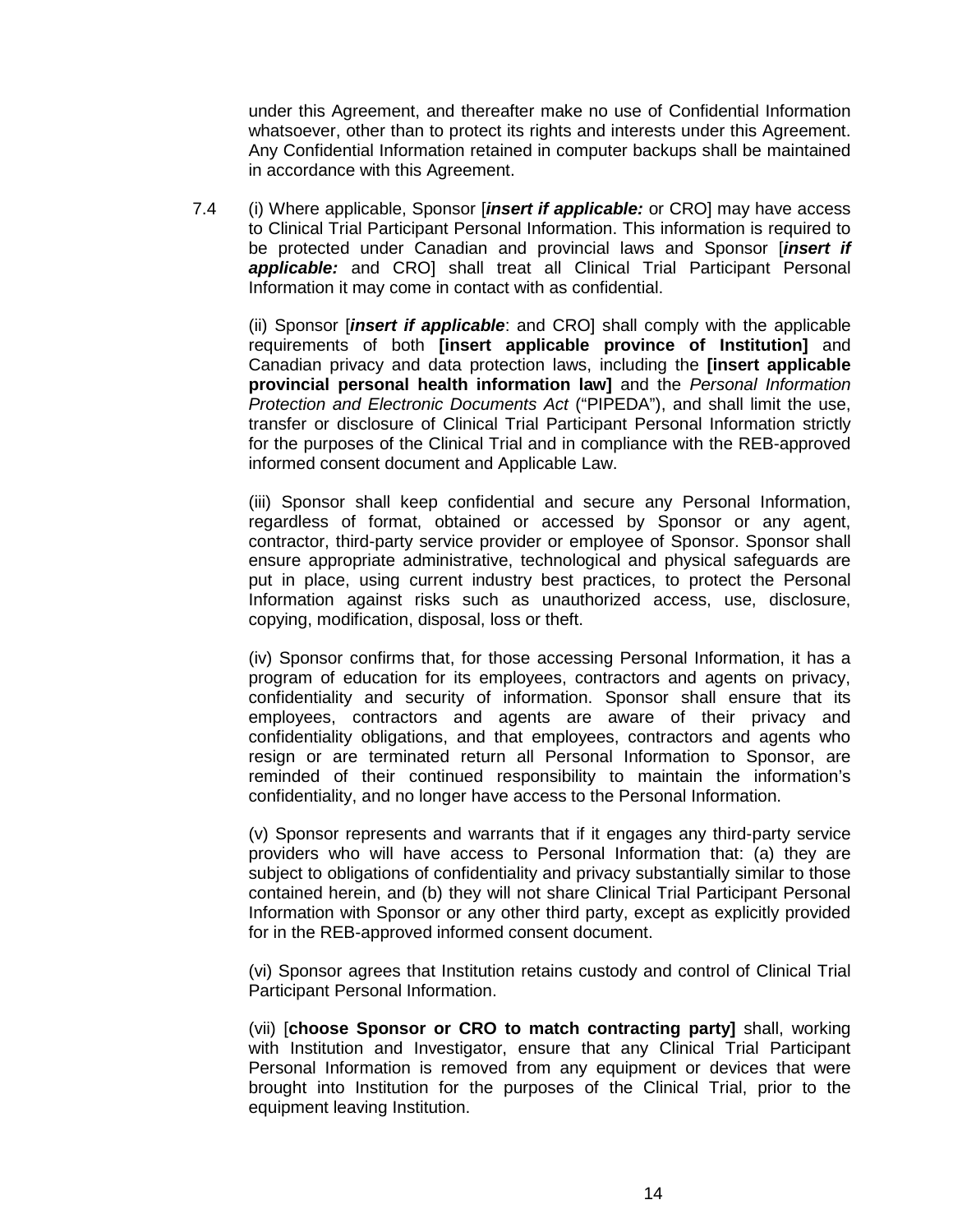(viii) Sponsor shall notify Institution within one day and in writing if it becomes aware of a privacy, confidentiality or security breach relating to Personal Information. In the event of a breach, Sponsor shall consult with Institution and Investigator to identify the root cause of the breach and the affected information, to undertake and implement possible mitigation measures, and to determine appropriate measures to prevent the recurrence of such a breach.

(ix) Upon expiry or termination of this Agreement, or upon request, Sponsor shall cease any and all use of the Clinical Trial Participant Personal Information and shall at no cost return it to Institution, including any copies, or shall destroy it in a manner designated by Institution with proof of destruction.

- 7.5 With respect to any biological materials to be transferred to Sponsor or any Sponsor-designated representative for testing or analyses, as required by the Protocol and permitted by Clinical Trial Participants' informed consents, such biological materials shall: (i) be transferred via a secure mode; (ii) be stored in a secure location with limited access; and (iii) only be used for the purpose of the Clinical Trial for which the biological materials were collected and in accordance with the informed consents, REB-approved Protocol, and Applicable Law, including privacy and data protection laws. Sponsor shall not make any attempt to re-identify Clinical Trial Participants with the biological materials or contact any such Clinical Trial Participants. Sponsor shall require any Sponsor-designated representative receiving biological materials to comply with all Applicable Law and the terms of this Agreement applicable to such biological materials, and Sponsor shall be liable for any breach of the foregoing by any of its representatives. Sponsor acknowledges that the biological materials transferred under this Agreement are experimental in nature and may have infectious and/or hazardous properties and that Sponsor and any Sponsor-designated representatives have the necessary facilities and expertise to safely handle such biological materials. Promptly following conclusion of the Clinical Trial, Sponsor shall and shall cause its designated representatives to destroy such biological materials in a secure fashion and in compliance with Applicable Law except to the extent the REB-approved Protocol and informed consent permits or requires otherwise.
- 7.6 This section 7 shall survive expiry or termination of this Agreement for seven years, excepting the provisions related to Personal Information and biological materials, which shall survive indefinitely.

#### **8. USE OF NAME**

- 8.1 No Party shall use, or authorize others to use, the name, symbols, trademark, trade name or logo of another Party or refer to the terms of this Agreement in any publication, press release or promotional material with respect to the Clinical Trial, without the prior written approval of the Party whose name, symbols, trademarks, trade name or logo are to be used or, with respect to the terms of this Agreement, without the prior written approval of all of the other Parties. Notwithstanding the foregoing and subject to Subsection 8.2:
	- a. Sponsor [*insert as applicable:* and CRO] may name Institution as the site at which the Clinical Trial was conducted and to name Investigator and Study Personnel in connection with activities relating to the Clinical Trial as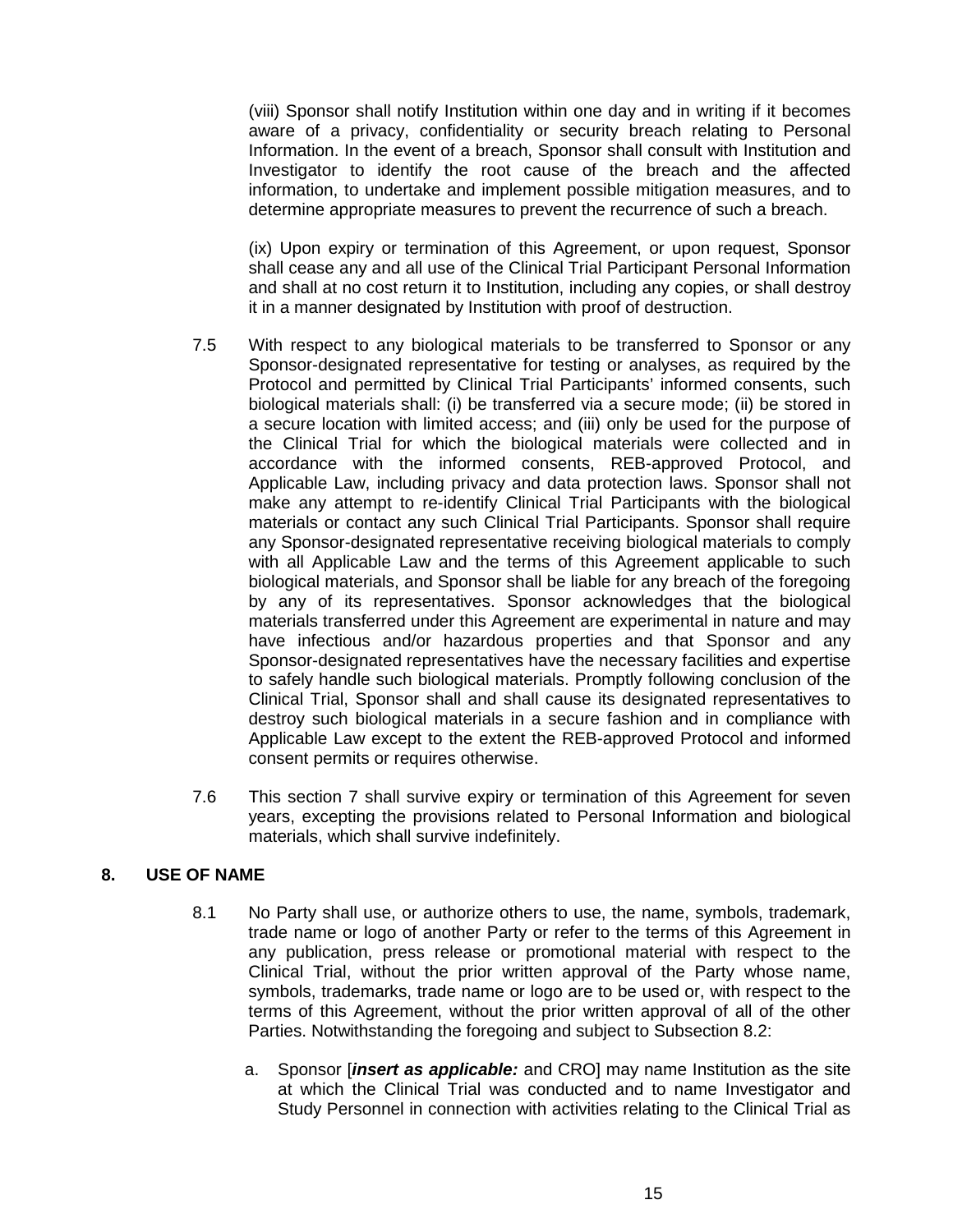well as any consideration and compensation and its amount or value, the recipient, purpose and date of payments;

- b. Institution may use Sponsor's [*insert as applicable*: and CRO's] name, the Clinical Trial Name, the Term, and the annual aggregate amount of funding provided to Institution for the Clinical Trial for financial reporting purposes, as required by Institution's policies;
- c. Institution may name Sponsor [*insert as applicable*: and CRO] as a financial supporter of clinical studies conducted at Institution, and may include the funding for the Clinical Trial in an annual aggregate number which represents all funding received by Institution for all clinical trials funded by private industry conducted at Institution, to a public funding agency requesting such information from Institution;
- d. Investigator may, in his or her *curriculum vitae*, list Sponsor's [insert as applicable: and CRO's] name, the Clinical Trial Name and the Term;
- e. if required by a funding agency as part of a submission for a grant, Investigator may list the total amount of funding received under this Agreement for the purpose of making the grant submission; and
- f. Institution and Investigator shall acknowledge Sponsor's role in the Clinical Trial in any Publication permitted under this Agreement.
- 8.2 No Party shall make any form of representation or statement in relation to the Clinical Trial that would constitute an express or implied endorsement of any other Party or any of its products or services.

#### <span id="page-15-1"></span><span id="page-15-0"></span>**9. PUBLICATION RIGHTS**

- 9.1 Institution and Investigator shall have the right to publish or present the results of Institution's and Investigator's activities conducted under this Agreement, including Clinical Trial Data, only in accordance with the requirements of this Section 9. Institution and Investigator, as the case may be, shall submit any proposed Publication to **[choose Sponsor or CRO to match contracting party]** for review at least 45 days prior to submitting any such proposed Publication to a publisher or proceeding with such proposed presentation. Within 45 days of such receipt, **[choose Sponsor or CRO to match contracting party]** shall advise Institution or Investigator, as the case may be, in writing of any information contained therein which is Confidential Information or which may be required for the protection of Sponsor Intellectual Property and the Parties shall discuss the use of such information in the Publication. **[choose Sponsor or CRO to match contracting party]** shall have the right to require Institution and/or Investigator, as applicable, to remove specifically identified Confidential Information (other than data, results and methods of the Clinical Trial sufficient for publication in a peer reviewed journal) and/or to delay the proposed Publication for an additional 75 days to enable Sponsor to seek protection of Sponsor Intellectual Property.
- 9.2 If the Clinical Trial is a multi-centre study, Institution and Investigator each agree that it, he or she shall not, without **[choose Sponsor or CRO to match**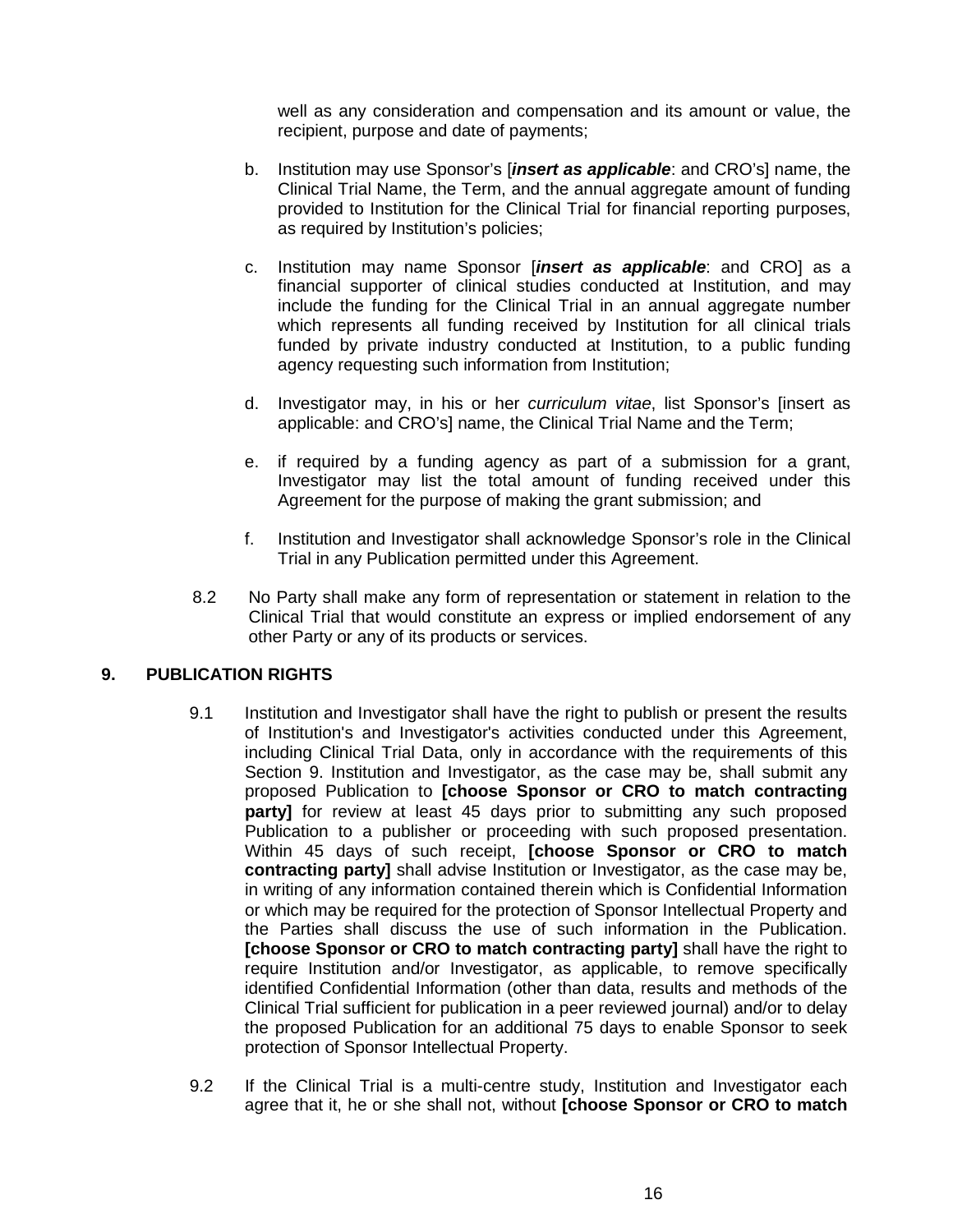**contracting party]**'s prior written consent, publish, present or otherwise disclose any results of, or information pertaining to, Institution's or Investigator's activities conducted under this Agreement until a multi-centre publication is published; provided, however, that if a multi-centre publication is not published within 18 months after completion of the Clinical Trial and lock of the database at all research sites or any earlier termination or abandonment of the Clinical Trial, Institution and Investigator shall have the right to publish and present the results of Institution's and Investigator's activities conducted under this Agreement, including Clinical Trial Data, in accordance with the provisions of Subsection [9.1](#page-15-0) above.

- 9.3 For all Publications relating to the Clinical Trial or including any Clinical Trial Data, each of the Parties shall comply with all ethical standards concerning publications and authorship as established by the International Committee of Medical Journal Editors ("ICMJE") (found at http://www.icmje.org).
- 9.4 Sponsor shall register the Clinical Trial with one or more public clinical trial registry(ies) in accordance with Applicable Law and will report the results of the Clinical Trial publicly when and to the extent required by Applicable Law.

#### **10. INTELLECTUAL PROPERTY**

- 10.1 Ownership of Intellectual Property existing as of the Effective Date is not affected by this Agreement, and no Party shall have any claims to or rights in any pre-existing Intellectual Property of another Party, except as may be otherwise expressly provided in a separate written agreement between the Parties.
- 10.2 All Sponsor Intellectual Property shall vest exclusively in Sponsor.
- 10.3 Investigator and Institution shall, and shall ensure that its Study Personnel, disclose all Sponsor Intellectual Property promptly and fully to **[choose Sponsor or CRO to match contracting party]** in writing, and Investigator and Institution, hereby assign, and shall ensure that their respective Study Personnel assign, to Sponsor all of its rights, title and interest in and to all Sponsor Intellectual Property, including all patents, copyrights and other intellectual property rights contained therein (but excludes patient medical records) and all rights of action and claims for damages and benefits arising due to past and present infringement of said rights.
- 10.4 Institution and Investigator shall cooperate and assist Sponsor, at Sponsor's expense, by executing, and ensuring that their respective Study Personnel execute, all documents reasonably necessary for Sponsor to secure and maintain Sponsor's ownership rights in Sponsor Intellectual Property.
- 10.5 Sponsor hereby grants to Institution a perpetual, non-exclusive, nontransferable, paid-up license, without right to sublicense, to use the Clinical Trial Data, subject to the obligations set forth in Section [7](#page-12-0) (Confidentiality and Data Protection), for its own internal research and educational purposes (all of which must be non-commercial purposes), and for Publications, presentations and public disclosures in accordance with Section [9](#page-15-1) (Publication Rights).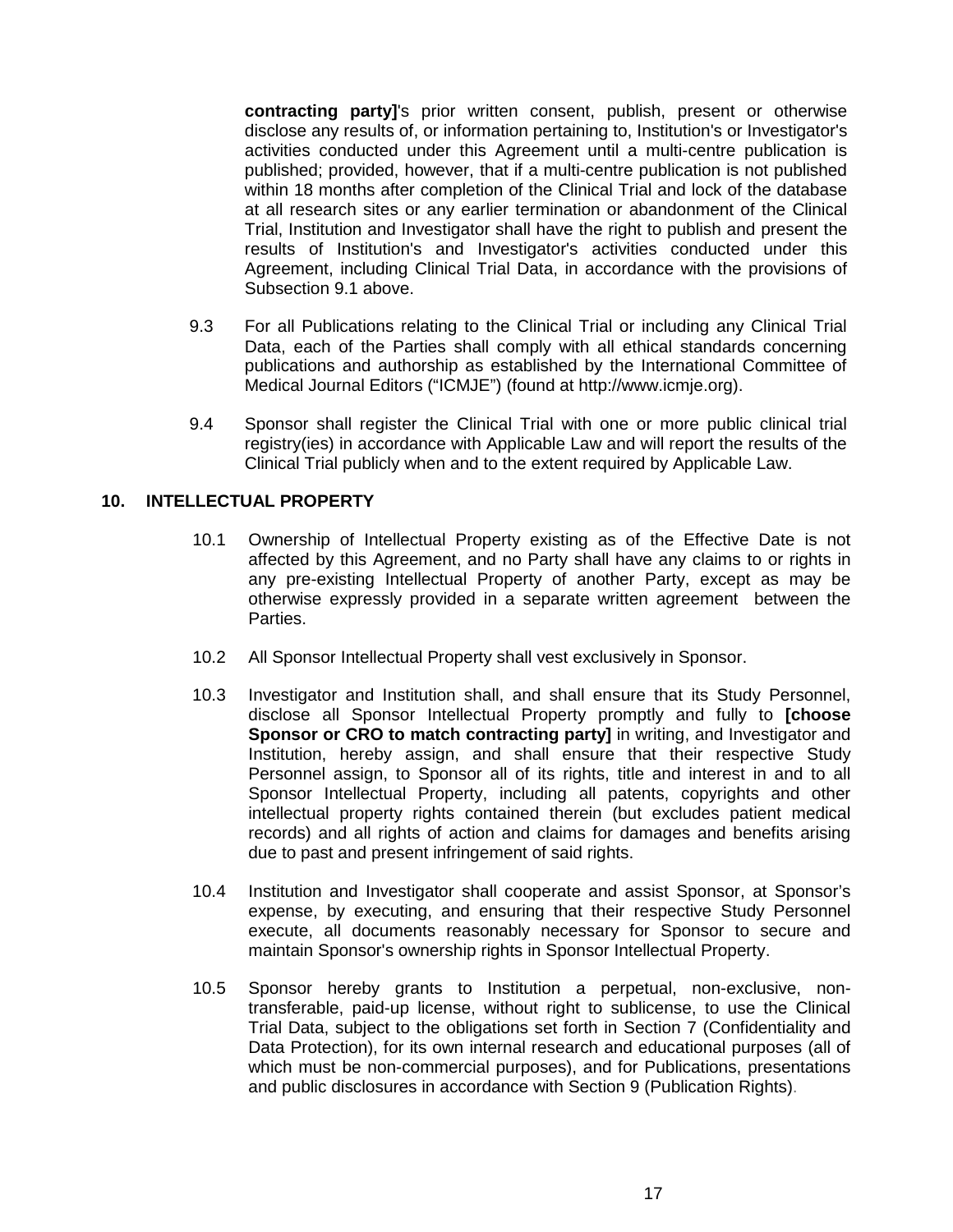10.6 Institution and Investigator shall reasonably cooperate, at Sponsor's request and expense, with Sponsor's preparation, filing, prosecution, and maintenance of all patent applications and patents for Sponsor Intellectual Property.

#### **11. FINANCIAL ARRANGEMENTS**

- 11.1 [**choose Sponsor or CRO to match contracting party]** shall pay Institution in accordance with the budget and payment schedule described in Appendix 1. Unless otherwise specified in Appendix 1, all references to monetary amounts shall be to Canadian dollars.
- 11.2 If amendments to the Protocol require changes to the Clinical Trial financing arrangements, an amended financial schedule will be agreed upon by the Parties in accordance with Subsection 16.1 below.
- 11.3 Within 60 days of the close-out of the Trial Site, Institution and **[choose Sponsor or CRO to match contracting party]** shall reconcile any outstanding amounts due in accordance with Appendix 1, unless there is a written agreement between the Parties to extend the time.

#### <span id="page-17-0"></span>**12. TERM**

12.1 This Agreement shall commence on the Effective Date and remain in effect until completion of the Clinical Trial and close-out of the Clinical Trial Site ("Term"), unless terminated earlier in accordance with this Agreement.

#### **13. EARLY TERMINATION**

- 13.1 Any Party (the "**Terminating Party**") may terminate this Agreement with immediate effect, at any time, if another Party (the "**Defaulting Party**") is in breach of any of the Defaulting Party's obligations hereunder (including a material failure without just cause to meet a Timeline) and fails to remedy such breach, where it is capable of remedy, within 30 days of a written notice from the Terminating Party specifying the breach and requiring its remedy.
- 13.2 **[choose Sponsor or CRO to match contracting party**] may terminate this Agreement upon 30 days' prior written notice to Institution and Investigator, or such shorter notice period as required by a Regulatory Authority, for any reason whatsoever.
- 13.3 Without limiting the generality of the foregoing, **[choose Sponsor or CRO to match contracting party]** may terminate this Agreement:
	- a. upon reasonable prior written notice to Institution and Investigator, if Investigator is no longer able (for whatever reason) to act as the investigator and no replacement mutually acceptable to Institution and **[choose Sponsor or CRO to match contracting party]** can be found; and
	- b. immediately upon written notice to Institution or Investigator if, at any time, in Sponsor's sole judgment, an adverse safety concern with respect to the Investigational Product makes continuing the Clinical Trial inadvisable.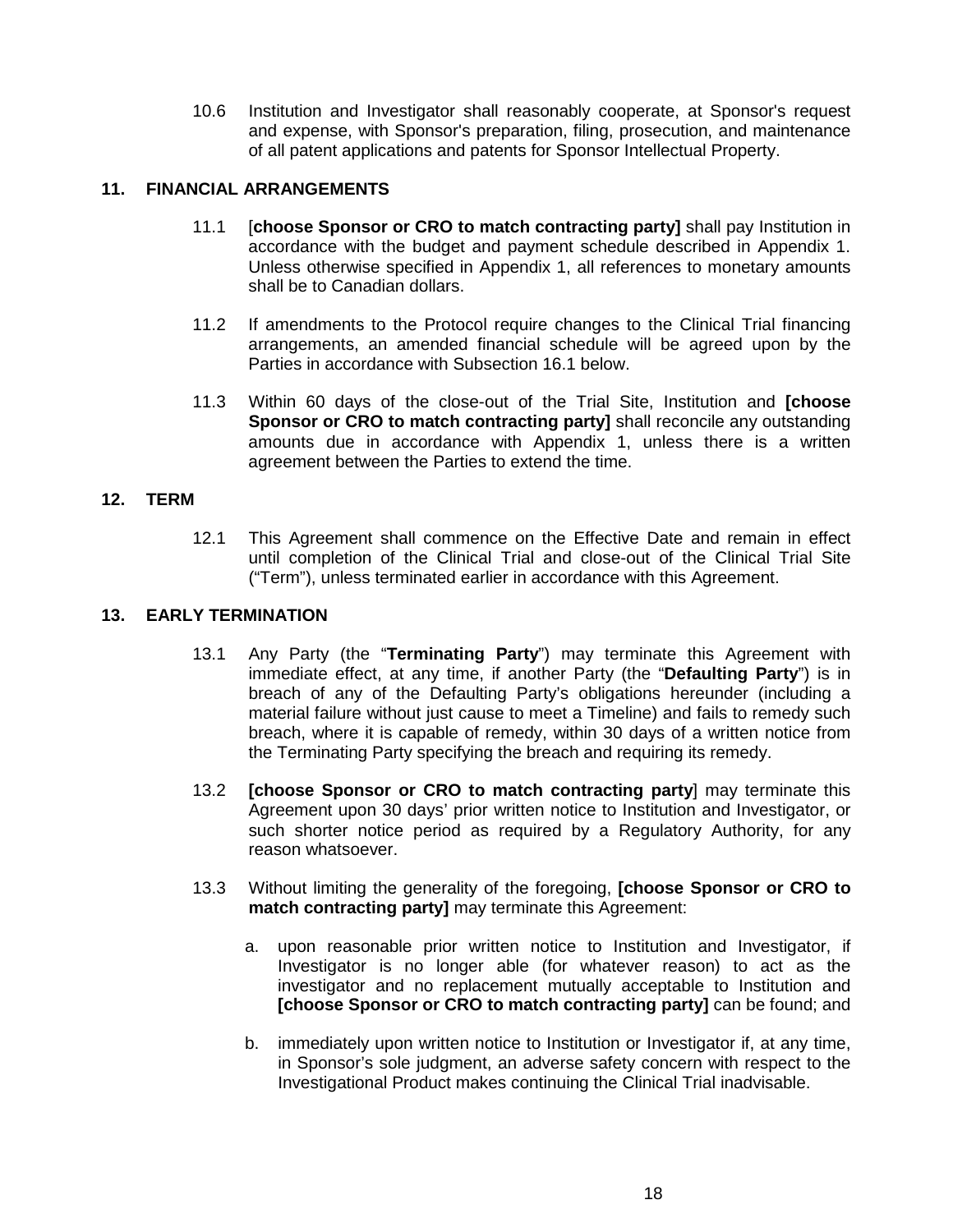- 13.4 If Institution or Investigator has a concern about the health, safety or welfare of the Clinical Trial Participants in connection with the Clinical Trial, Institution or Investigator shall give prompt notice to **[choose Sponsor or CRO to match contracting party]** and to the REB of such concerns, and may suspend the Clinical Trial, including the enrolment of Clinical Trial Participants, for a period deemed appropriate by the REB. Within 30 days of **[choose Sponsor or CRO to match contracting party]**'s receipt of notice of the suspension, [**choose Sponsor or CRO to match contracting party]** shall evaluate the concern raised by Institution or Investigator to determine if the Agreement should be terminated pursuant to this Section 13. Institution and Investigator shall continue monitoring and follow-up of enrolled Clinical Trial Participants during any suspension period in strict adherence to the Protocol, unless otherwise directed by the REB. If the health, safety or welfare concern has not been fully resolved by **[choose Sponsor or CRO to match contracting party]** within the 30-day evaluation, Institution or Investigator may terminate this Agreement immediately upon written notice to **[choose Sponsor or CRO to match contracting party]** and the other Party, as applicable.
- 13.5 Any Party may terminate this Agreement immediately upon written notice to the other Parties in response to the loss of Regulatory Authority or REB approval for the Clinical Trial.
- 13.6 If **[choose Sponsor or CRO to match contracting party**] assigns this entire Agreement in accordance with Section 14.1, Institution and Investigator, acting reasonably, may terminate this Agreement upon 30 days' written notice to **[choose Sponsor or CRO to match contracting party]** and assignee.
- 13.7 Upon giving or receiving notice of termination of this Agreement under this Section 13, Institution and Investigator shall immediately cease enrolment of Clinical Trial Participants, and promptly return, at **[choose Sponsor or CRO to match contracting party]**'s request and expense, all copies of Confidential Information, except that Institution and Investigator are permitted to retain archival copies of Confidential Information to the extent required to exercise their rights and monitor compliance with their obligations hereunder and, where required, by Applicable Law.
- 13.8 Any Materials that are in the possession, care or control of Institution or Investigator upon expiry or termination of this Agreement shall be dealt with in accordance with Appendix III.
- 13.9 Where supported by the recipient institution, if the Clinical Trial Participants are to be transferred to another trial site, Institution and Investigator shall provide, at [**choose Sponsor or CRO to match contracting party]**'s sole expense, such reasonable assistance as is necessary to facilitate a smooth and orderly transition of the Clinical Trial with minimal disruption of the Protocol.
- 13.10 The Parties shall use reasonable efforts to minimize any inconvenience or harm to Clinical Trial Participants caused by the premature termination of the Clinical Trial and shall do all that is reasonably necessary for a safe winding up of the Clinical Trial. Without limiting the generality of the foregoing, if required for the health, safety or welfare of the enrolled Clinical Trial Participants: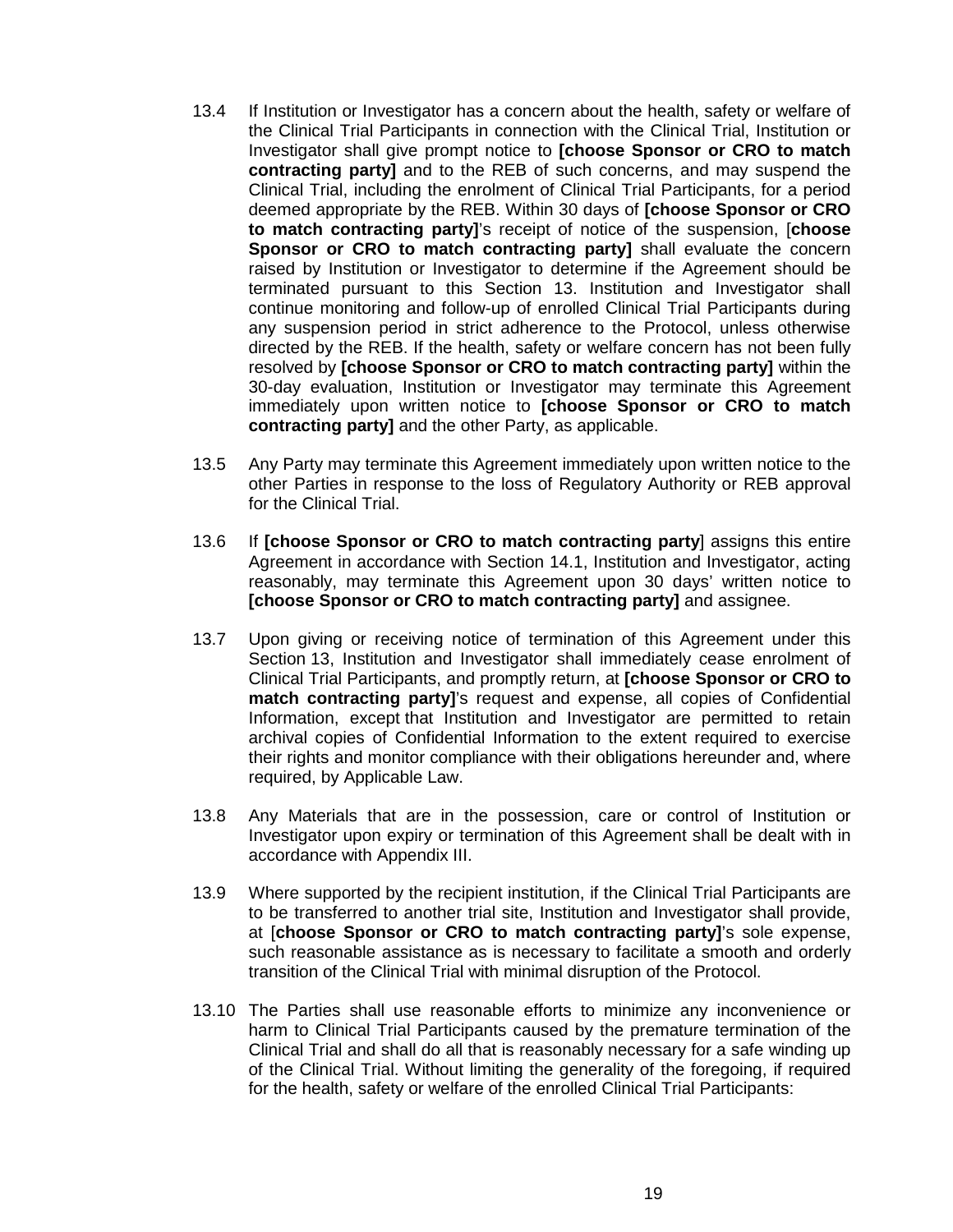- a. Investigator shall continue monitoring or performing follow-up activities set out in the Protocol beyond the termination date of this Agreement until they are no longer required, as determined by Investigator in consultation with the Clinical Trial Participant's physician; and
- b. **[choose Sponsor or CRO to match contracting party**] shall continue supply of the Investigational Product as required to safely withdraw each Clinical Trial Participant or Clinical Trial Participants from the Clinical Trial.
- 13.11 In the event of the early termination of this Agreement, **[choose Sponsor or CRO to match contracting party]** shall pay all costs incurred and falling due for payment up to the date of termination and, subject to an obligation on Institution and Investigator to mitigate any losses, any non-cancellable, nonrefundable expenditure falling due for payment after the date of termination which arose from commitments reasonably and necessarily incurred by Institution or Investigator for the performance of the Clinical Trial prior to the date of termination in accordance with this Agreement.
- 13.12 Within 30 days after the termination of this Agreement, Investigator shall deliver to **[choose Sponsor or CRO to match contracting party]** in writing a final accounting of:
	- a. all Clinical Trial Participants that participated in the Clinical Trial;
	- b. the Clinical Trial Participant visits completed in accordance with the Protocol during the Term; and
	- c. all reasonable direct costs incurred in connection with any transfer of the Clinical Trial to another trial site.
- 13.13 Within 45 days of delivery or receipt of the final accounting, Institution shall repay unearned monies paid by **[choose Sponsor or CRO to match contracting party]**, or **[choose Sponsor or CRO to match contracting party]** shall pay any additional amounts owed to Institution under the terms of this Agreement, as the case may be.
- 13.14 Termination of this Agreement shall be without prejudice to the accrued rights and liabilities of the Parties under this Agreement.

#### **14. ASSIGNMENT AND SUB-CONTRACTING AND ENUREMENT**

- 14.1 Neither Investigator nor Institution may assign this Agreement without the prior written consent of **[choose Sponsor or CRO to match contracting party**]. Sponsor may assign any or all of its rights and obligations under this Agreement at any time, provided that Sponsor ensures the assignee is bound by the terms hereof. Sponsor shall provide Institution and Investigator with prompt written notice of any assignment.
- 14.2 Investigator and Institution shall not subcontract the whole or any part of the performance of the Clinical Trial without the prior written consent of **[choose Sponsor or CRO to match contracting party]**.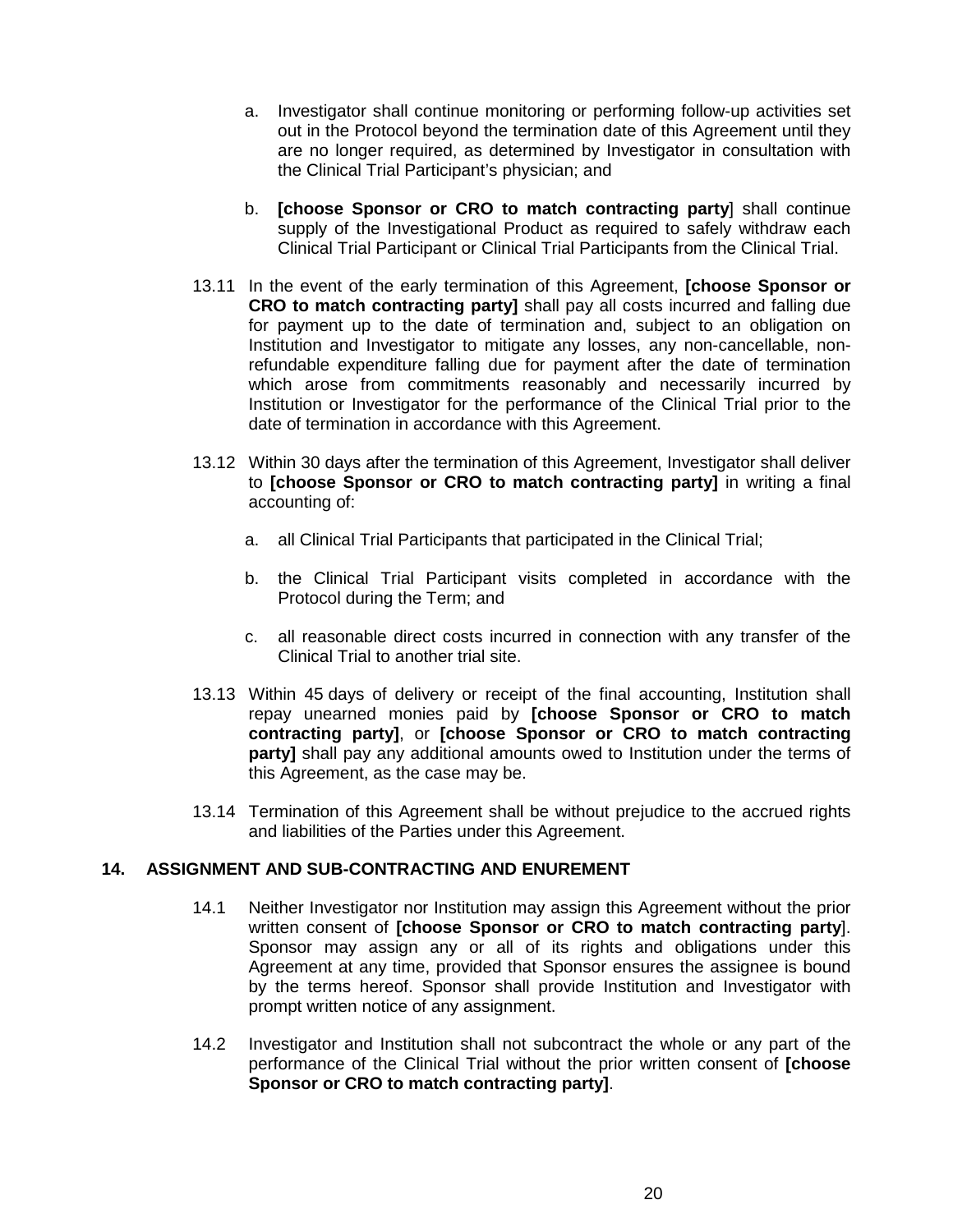- 14.3 This Agreement enures to the benefit of and binds the Parties and their respective successors and permitted assigns, and with respect to Investigator, administrators, heirs and executors.
- 14.4 *Keep if contracting with Sponsor or remove if contracting with CRO***: [**Sponsor may retain one or more clinical research organizations to assist Sponsor in managing, monitoring and otherwise assisting with the Clinical Trial. Institution and Investigator acknowledge Sponsor's right to delegate, in whole or in part, without the consent of Institution or Investigator, any of its rights or obligations under this Agreement to any such clinical research organizations or to designate any such clinical research organizations to exercise such rights or perform such obligations on behalf of Sponsor. Institution shall permit any clinical research organizations to perform any obligation(s), and to exercise any right(s), of Sponsor that have been assigned, transferred or delegated, as the case may be, to such clinical research organizations by Sponsor. Sponsor shall notify Institution or Investigator, from time to time, of the identity of any clinical research organizations and their roles with respect to the Clinical Trial to the extent reasonably necessary for Institution and Investigator to perform their responsibilities hereunder. Sponsor confirms that each clinical research organizations, by assuming any or all of Sponsor's obligations, as applicable, shall comply with the terms and conditions of this Agreement and shall be subject to the same regulatory action as Sponsor for failure to comply with any obligations under this Agreement. Notwithstanding the foregoing, Sponsor remains liable to Institution and Investigator should any clinical research organization fail to perform any of Sponsor's obligations under this Agreement, and for any negligence or willful misconduct of any such clinical research organization.**]**

## **15. RELATIONSHIP OF THE PARTIES**

15.1 Each of the Parties to this Agreement is an independent contractor. Nothing in this Agreement shall be deemed or construed to constitute a relationship of agency or employment, a partnership or joint venture between or among any of the Parties for any purpose whatsoever. No Party shall have the authority to act on behalf of another Party or to assume or create any obligation or make any commitment on behalf of another Party.

#### <span id="page-20-0"></span>**16. AGREEMENT AND MODIFICATION**

- 16.1 Any change in the terms of this Agreement shall be valid only if the change is made in writing, agreed to and signed by the Parties.
- 16.2 This Agreement contains the entire understanding between and among the Parties in respect of the Clinical Trial, and supersedes all other agreements, negotiations, representations and undertakings, whether written or oral, of prior date between or among the Parties relating to the Clinical Trial. Nothing in this Agreement shall, however, operate to limit or exclude any liability for fraud.

#### **17. DISPUTE RESOLUTION**

17.1 The Parties shall attempt in good faith to resolve any dispute arising out of or relating to this Agreement promptly by negotiation between officials or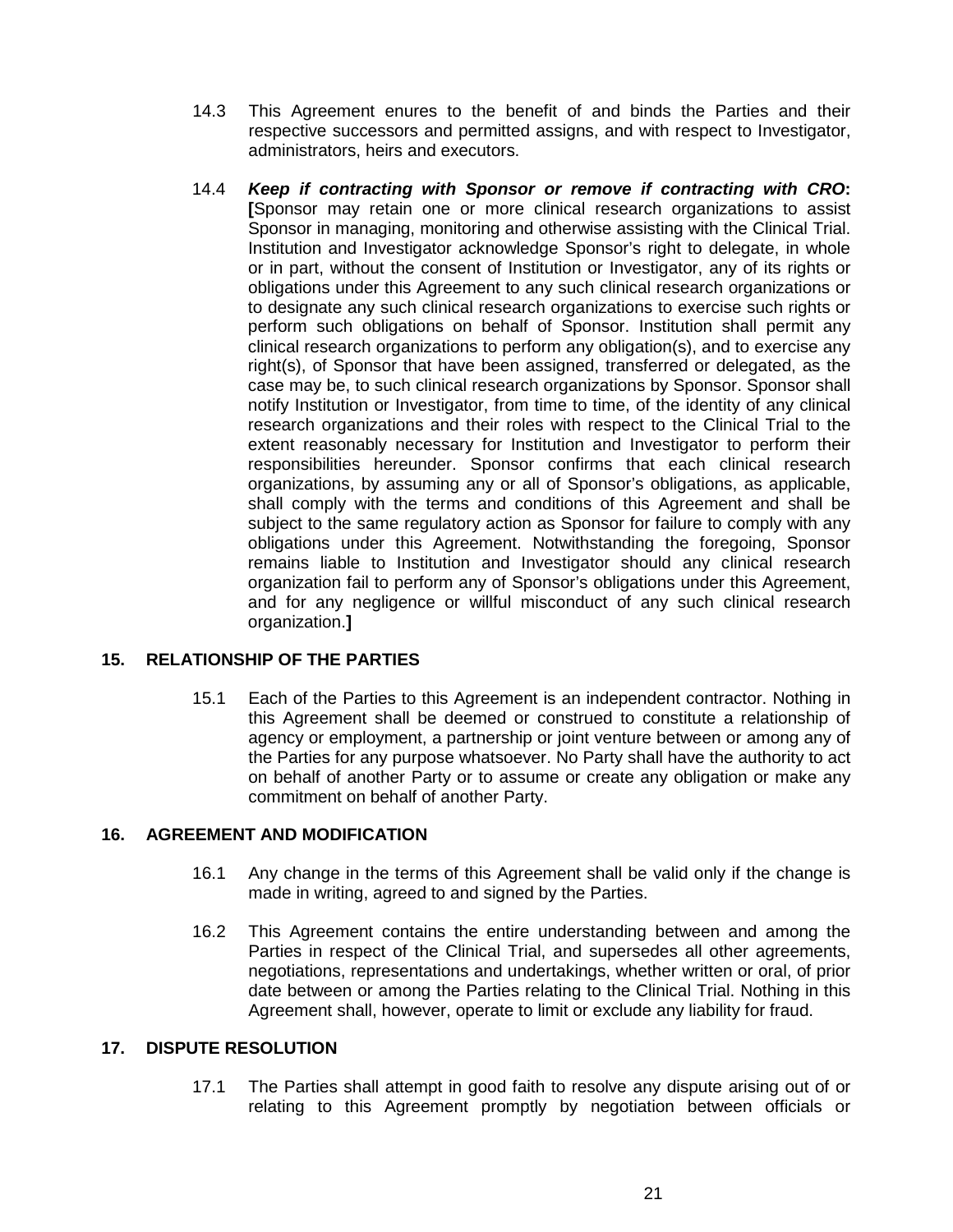representatives who have authority to settle the controversy and who are at a higher level of management or responsibility than the persons with direct responsibility for administration of this Agreement. Any Party may give the other Parties written notice of any dispute not resolved in the normal course of business.

- 17.2 Within 15 days after delivery of the notice, the receiving Party shall submit to the other Parties a written response. The notice and the response shall include:
	- a. a statement of that Party's position and a summary of arguments supporting that position; and
	- b. the name of the title of the official or representative who will represent that Party and any other person that will accompany the official representative.
	- c. Within 30 days after delivery of the disputing Party's notice, the Parties shall meet at a mutually acceptable time and place and thereafter as often as they reasonably deem necessary to attempt to resolve the dispute. All reasonable requests for information made by one Party to the other Party or Parties shall be honoured.
- 17.3 All negotiations pursuant to this Section 17 are confidential and shall be treated as compromise and settlement negotiations and; therefore, deemed to be off the record and without prejudice.

#### **18. FORCE MAJEURE**

18.1 No Party shall be liable to any other Party or shall be in default of its obligations hereunder if such default is the result of war, hostilities, terrorist activity, revolution, civil commotion, strike, epidemic, fire, and flood or because of any act of God or other cause beyond the reasonable control of the Party affected. The Party affected by such circumstances shall promptly notify the other Parties in writing when such circumstances cause a delay or failure in performance and shall take whatever reasonable steps are necessary to relieve the effect of such cause as rapidly as reasonably possible. In the event of a delay lasting for four weeks or thirty (30) working days or more, the nonaffected Parties shall have the right to terminate this Agreement in accordance with Section13 of this Agreement.

#### **19. NOTICES**

19.1 Any notices under this Agreement shall be in writing, signed by the relevant Party, and delivered personally, by courier, by registered mail or by facsimile or email transmission to the addresses set out below (or such other addresses as a Party may designate from time to time in writing).

Notices to **[choose Sponsor or CRO to match contracting party]** shall be addressed to:

Name: Title: Address: Fax: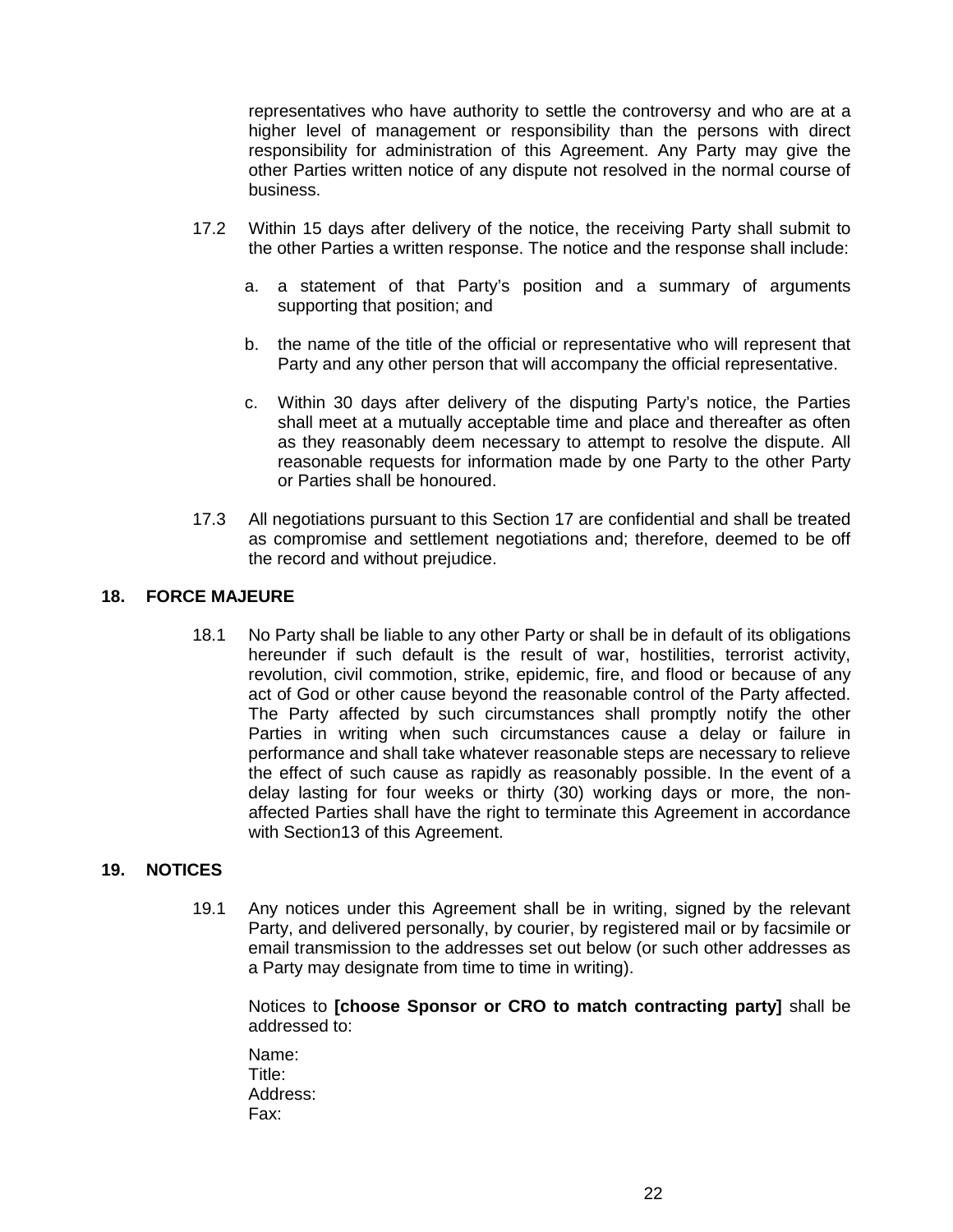E-mail:

Notices to Institution shall be addressed to:

Name: Title: Address: Fax: E-mail:

Notices to Investigator shall be addressed to:

Name: Title: Address: Fax: E-mail:

Any notice delivered on a business day before 4:00 p.m. shall be deemed to have been given on that business day and after 4:00 p.m. shall be deemed to have been given on the next business day. Any notice delivered on any day that is not a business day shall be deemed to have been given on the next business day.

## **20. RIGHTS OF THIRD PARTIES**

20.1 Nothing in this Agreement is intended to confer on any person that is not a Party to this Agreement any right to enforce any term of this Agreement.

#### **21. WAIVER**

21.1 A waiver of any default, breach or non-compliance of or with this Agreement is not effective unless in writing and signed by the Party or Parties to be bound by the waiver. No waiver shall be inferred from or implied by any failure to act or delay in acting by a Party in respect of any default, breach or non-observance or by anything done or omitted to be done by any other Party. The waiver by a Party of any default, breach or non-compliance under this Agreement shall not operate as a waiver of that Party's rights under this Agreement in respect of any continuing or subsequent default, breach or non-observance (whether of the same or any other nature).

#### **22. SURVIVAL [REQUIRES REVIEW ONCE AGREEMENT IS COMPLETE TO ENSURE ACCURACY AND COMPLETENESS]**

22.1 All provisions of this Agreement which, by their nature, ought reasonably to survive the expiry or termination of this Agreement, including Section 1 (Definitions), Subsection 2.3 (Debarment), Subsection 3.2 (Notice), Subsection 4.4 (Variation of Protocol), Subsection 4.8 (Warranty regarding Investigational Products), Subsection 4.9 (Investigational Product Storage), Subsection 4.10 (Use of Investigational Product), Subsection 4.12 (Audit/Inspection), Subsection 4.13 (Research Misconduct), Subsection 4.14 (Notice of Inspection), Subsection 4.15 (Records), Subsection 4.16 (Biological Samples), Section 5 (Indemnification, Insurance Limitation of Liability), Section 6 (Clinical Trial Participant Injury), Section 7 (Confidentiality and Data Protection), Section 8 (Use of Name), Section 9 (Publication Rights), Section 10 (Intellectual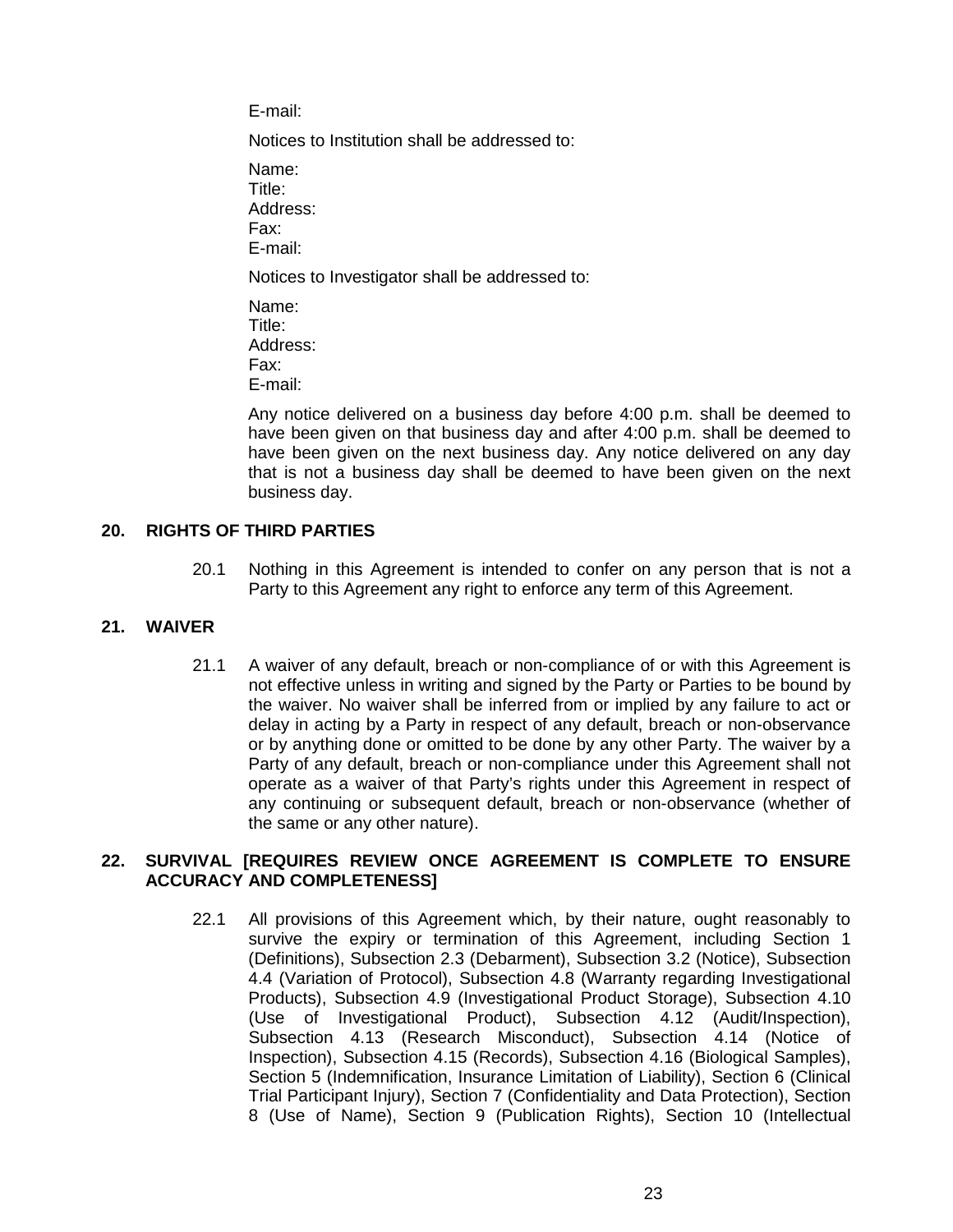Property), Section 11 (Financial Arrangements), Section 13 (Early Termination), Section 17 (Dispute Resolution), this Section 22, and Section 23 (Governing Law), shall survive any such expiry or termination.

#### **23. GOVERNING LAW**

23.1 The interpretation and construction of this Agreement and the rights and obligations of the Parties hereunder shall be governed by the laws of the Province of **[INSERT APPLICABLE PROVINCE]** and the laws of Canada applicable therein, excluding any conflicts or choice of law rule or principle that might otherwise refer construction or interpretation of this Agreement to the substantive law of another jurisdiction. Each of the Parties irrevocably consents to the exclusive jurisdiction of the federal and provincial courts located in **[INSERT APPLICABLE PROVINCE].**

## **24. COUNTERPARTS**

24.1 This Agreement may be executed in two or more counterparts, which may be delivered by facsimile or electronic format, each of which shall be deemed to be an original and all of which shall together be deemed to constitute one agreement. If a paper copy with original signatures is required, the Parties will provide it in a timely manner.

## **25. LANGUAGE [ONLY INCLUDE IF A PARTY IS BASED IN QUEBEC]**

25.1 The Parties confirm that they accept that this Agreement as well as all other documents relating to this Agreement, including notices, be drawn up in English only. Les Parties aux présentes confirment qu'elles acceptent que la présente convention de même que tous les documents, y compris les avis s'y rattachant, soient rédigés en anglais seulement.

#### **26. LEGAL ADVICE**

- 26.1 The Parties acknowledge that their legal counsel has reviewed and participated in settling the terms of this Agreement and that any rule of construction to the effect that any ambiguity is to be resolved against the drafting party shall not be applicable in the interpretation of this Agreement.
- 26.2 Investigator confirms that he or she has read, understands and agrees with the terms of this Agreement, that he or she has been afforded a reasonable opportunity to consult with independent legal counsel with respect to this Agreement, and that he or she signs this Agreement freely and voluntarily and without any pressure, duress or undue influence.

**IN WITNESS WHEREOF,** the Parties have executed this Agreement.

**[INSERT LEGAL NAME OF SPONSOR or CRO to match contracting party]**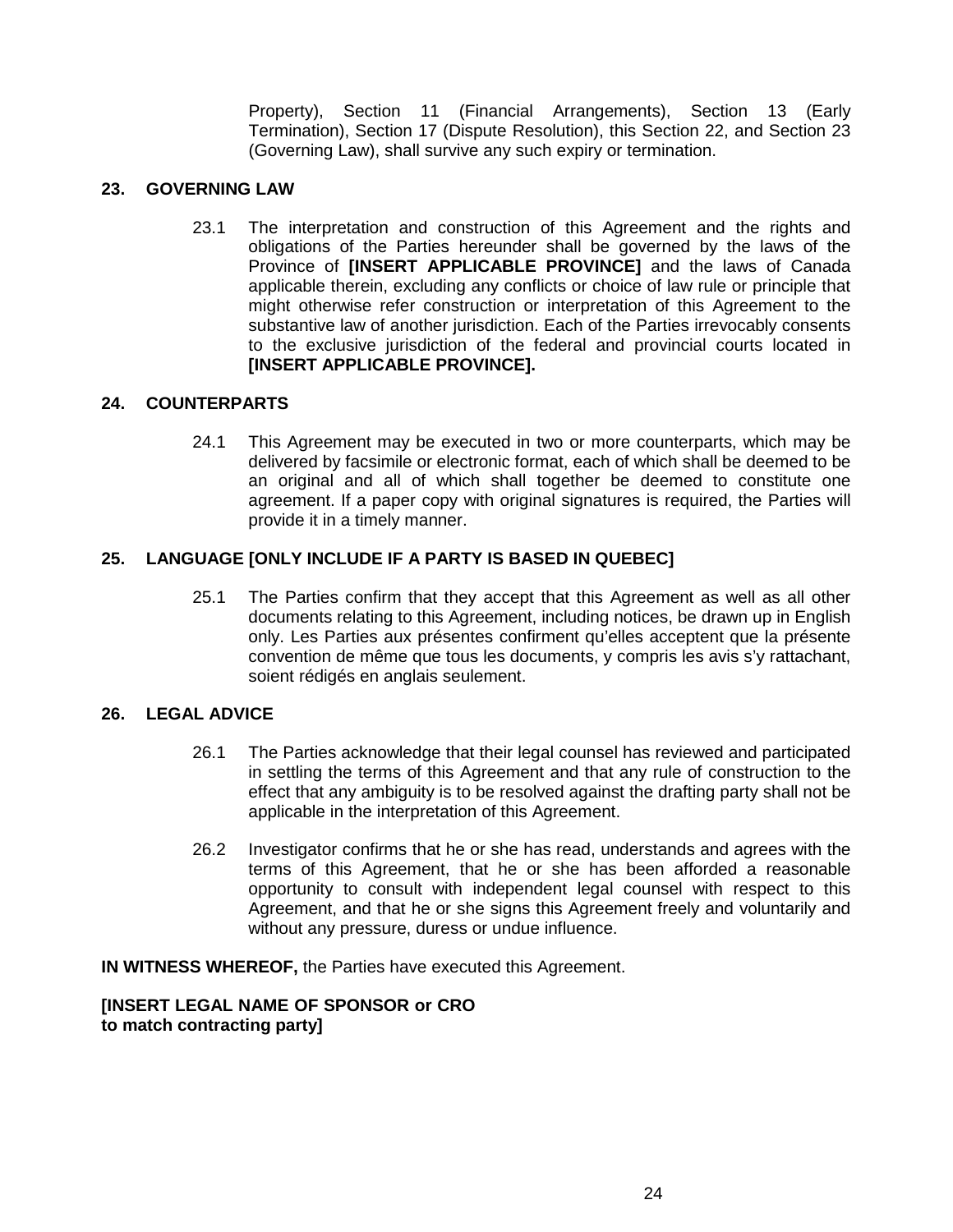Name:

Title:

Name:

Title:

# **[INSERT LEGAL NAME OF INSTITUTION]**

Name:

Title:

# **[INSERT LEGAL NAME OF INVESTIGATOR]**

Name:

Witness Name:

Title:

Address:

Telephone Number: